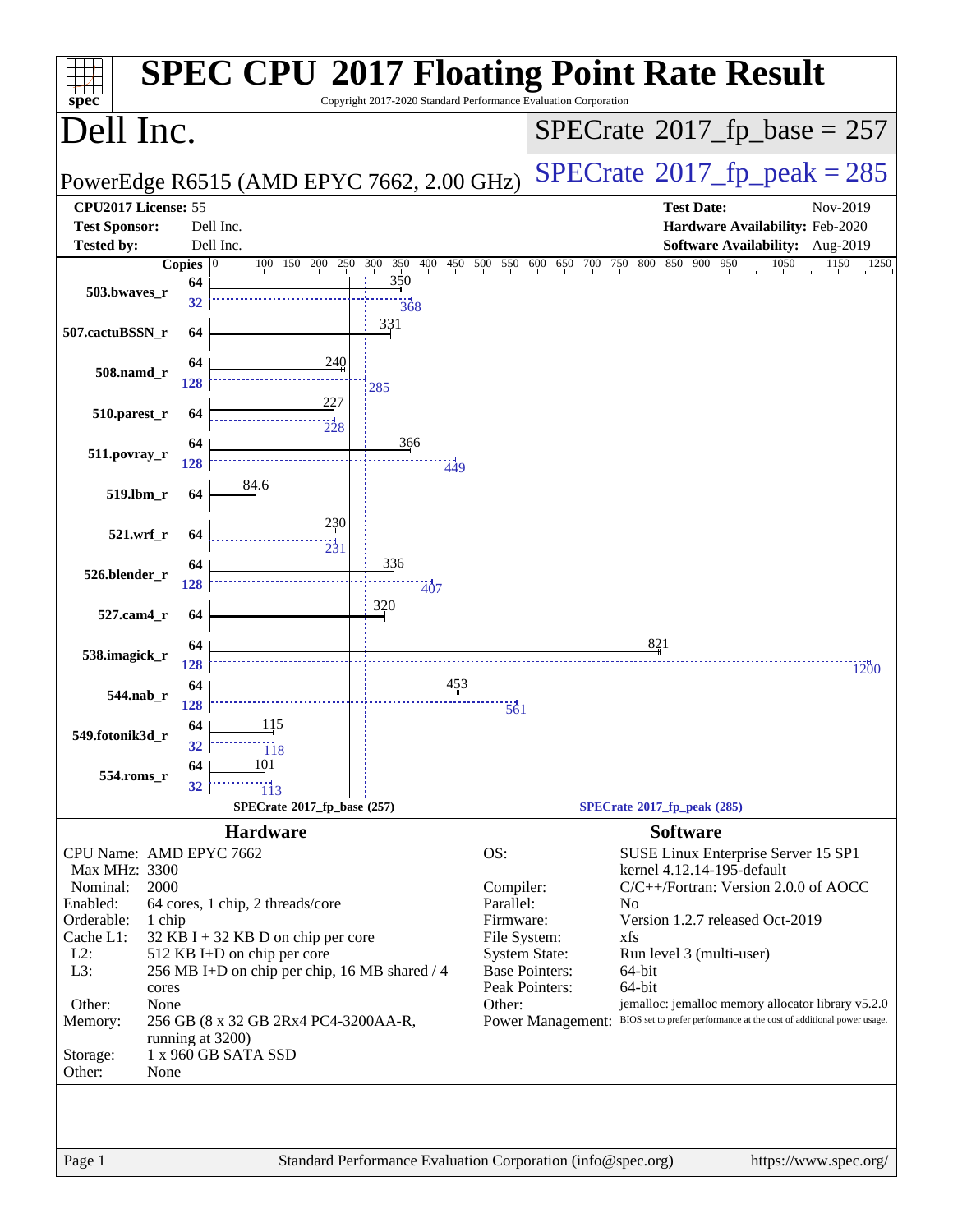| <b>SPEC CPU®2017 Floating Point Rate Result</b><br>Copyright 2017-2020 Standard Performance Evaluation Corporation<br>$spec^*$ |                                                                              |                |       |                |            |                                                                                                          |       |               |                |              |                   |              |                                 |              |
|--------------------------------------------------------------------------------------------------------------------------------|------------------------------------------------------------------------------|----------------|-------|----------------|------------|----------------------------------------------------------------------------------------------------------|-------|---------------|----------------|--------------|-------------------|--------------|---------------------------------|--------------|
| Dell Inc.<br>$SPECTate$ <sup>®</sup> 2017_fp_base = 257                                                                        |                                                                              |                |       |                |            |                                                                                                          |       |               |                |              |                   |              |                                 |              |
|                                                                                                                                | $SPECTate@2017_fp\_peak = 285$<br>PowerEdge R6515 (AMD EPYC 7662, 2.00 GHz)  |                |       |                |            |                                                                                                          |       |               |                |              |                   |              |                                 |              |
| CPU2017 License: 55                                                                                                            |                                                                              |                |       |                |            |                                                                                                          |       |               |                |              | <b>Test Date:</b> |              | Nov-2019                        |              |
| <b>Test Sponsor:</b>                                                                                                           | Dell Inc.                                                                    |                |       |                |            |                                                                                                          |       |               |                |              |                   |              | Hardware Availability: Feb-2020 |              |
| <b>Tested by:</b>                                                                                                              | Dell Inc.                                                                    |                |       |                |            |                                                                                                          |       |               |                |              |                   |              | Software Availability: Aug-2019 |              |
|                                                                                                                                |                                                                              |                |       |                |            | <b>Results Table</b>                                                                                     |       |               |                |              |                   |              |                                 |              |
|                                                                                                                                |                                                                              |                |       | <b>Base</b>    |            |                                                                                                          |       |               |                |              | <b>Peak</b>       |              |                                 |              |
| <b>Benchmark</b>                                                                                                               | <b>Copies</b>                                                                | <b>Seconds</b> | Ratio | <b>Seconds</b> | Ratio      | <b>Seconds</b>                                                                                           | Ratio | <b>Copies</b> | <b>Seconds</b> | <b>Ratio</b> | <b>Seconds</b>    | <b>Ratio</b> | <b>Seconds</b>                  | <b>Ratio</b> |
| 503.bwaves_r                                                                                                                   | 64                                                                           | 1836           | 350   | 1836           | 350        |                                                                                                          |       | 32            | 871            | 368          | 872               | 368          |                                 |              |
| 507.cactuBSSN_r                                                                                                                | 64                                                                           | 245            | 331   | 244            | 332        |                                                                                                          |       | 64            | 245            | 331          | 244               | 332          |                                 |              |
| 508.namd_r                                                                                                                     | 64                                                                           | 247            | 246   | 253            | 240        |                                                                                                          |       | 128           | 427            | 285          | 425               | 286          |                                 |              |
| 510.parest_r                                                                                                                   | 64                                                                           | 739            | 227   | 737            | 227        |                                                                                                          |       | 64            | 735            | 228          | 734               | 228          |                                 |              |
| 511.povray_r                                                                                                                   | 64                                                                           | 407            | 367   | 408            | 366        |                                                                                                          |       | 128           | 666            | 449          | 665               | 449          |                                 |              |
| 519.lbm_r                                                                                                                      | 64                                                                           | 797            | 84.6  | 798            | 84.6       |                                                                                                          |       | 64            | 797            | 84.6         | 798               | 84.6         |                                 |              |
| $521.wrf_r$                                                                                                                    | 64                                                                           | 621            | 231   | 623            | 230        |                                                                                                          |       | 64            | 621            | 231          | 622               | 231          |                                 |              |
| 526.blender_r                                                                                                                  | 64                                                                           | 290            | 336   | 289            | 337        |                                                                                                          |       | 128           | 479            | 407          | 479               | 407          |                                 |              |
| $527$ .cam $4r$                                                                                                                | 64                                                                           | 349            | 321   | 350            | <b>320</b> |                                                                                                          |       | 64            | 349            | 321          | <b>350</b>        | <b>320</b>   |                                 |              |
| 538.imagick_r                                                                                                                  | 64                                                                           | 193            | 823   | 194            | 821        |                                                                                                          |       | 128           | 265            | <b>1200</b>  | 263               | 1210         |                                 |              |
| 544.nab_r                                                                                                                      | 64                                                                           | 238            | 453   | 236            | 456        |                                                                                                          |       | 128           | 384            | 561          | 383               | 562          |                                 |              |
| 549.fotonik3d_r                                                                                                                | 64                                                                           | 2159           | 115   | 2159           | 116        |                                                                                                          |       | 32            | 1057           | <b>118</b>   | 1056              | 118          |                                 |              |
| 554.roms_r                                                                                                                     | 64                                                                           | 1011           | 101   | 1003           | 101        |                                                                                                          |       | 32            | 450            | <b>113</b>   | 449               | 113          |                                 |              |
| $SPECrate*2017_fp\_base =$                                                                                                     |                                                                              |                | 257   |                |            |                                                                                                          |       |               |                |              |                   |              |                                 |              |
| $SPECrate*2017_fp\_peak =$                                                                                                     |                                                                              |                | 285   |                |            |                                                                                                          |       |               |                |              |                   |              |                                 |              |
|                                                                                                                                |                                                                              |                |       |                |            | Results appear in the order in which they were run. Bold underlined text indicates a median measurement. |       |               |                |              |                   |              |                                 |              |
|                                                                                                                                |                                                                              |                |       |                |            | <b>Compiler Notes</b>                                                                                    |       |               |                |              |                   |              |                                 |              |
| The AMD64 AOCC Compiler Suite is available at                                                                                  |                                                                              |                |       |                |            |                                                                                                          |       |               |                |              |                   |              |                                 |              |
| http://developer.amd.com/amd-aocc/                                                                                             |                                                                              |                |       |                |            |                                                                                                          |       |               |                |              |                   |              |                                 |              |
|                                                                                                                                |                                                                              |                |       |                |            |                                                                                                          |       |               |                |              |                   |              |                                 |              |
|                                                                                                                                |                                                                              |                |       |                |            | <b>Submit Notes</b>                                                                                      |       |               |                |              |                   |              |                                 |              |
| The config file option 'submit' was used.                                                                                      |                                                                              |                |       |                |            |                                                                                                          |       |               |                |              |                   |              |                                 |              |
| 'numactl' was used to bind copies to the cores.                                                                                |                                                                              |                |       |                |            |                                                                                                          |       |               |                |              |                   |              |                                 |              |
| See the configuration file for details.                                                                                        |                                                                              |                |       |                |            |                                                                                                          |       |               |                |              |                   |              |                                 |              |
|                                                                                                                                | <b>Operating System Notes</b>                                                |                |       |                |            |                                                                                                          |       |               |                |              |                   |              |                                 |              |
| 'ulimit -s unlimited' was used to set environment stack size                                                                   |                                                                              |                |       |                |            |                                                                                                          |       |               |                |              |                   |              |                                 |              |
|                                                                                                                                |                                                                              |                |       |                |            |                                                                                                          |       |               |                |              |                   |              |                                 |              |
|                                                                                                                                | 'ulimit -1 2097152' was used to set environment locked pages in memory limit |                |       |                |            |                                                                                                          |       |               |                |              |                   |              |                                 |              |

runcpu command invoked through numactl i.e.: numactl --interleave=all runcpu <etc>

Set dirty\_ratio=8 to limit dirty cache to 8% of memory Set swappiness=1 to swap only if necessary Set zone\_reclaim\_mode=1 to free local node memory and avoid remote memory sync then drop\_caches=3 to reset caches before invoking runcpu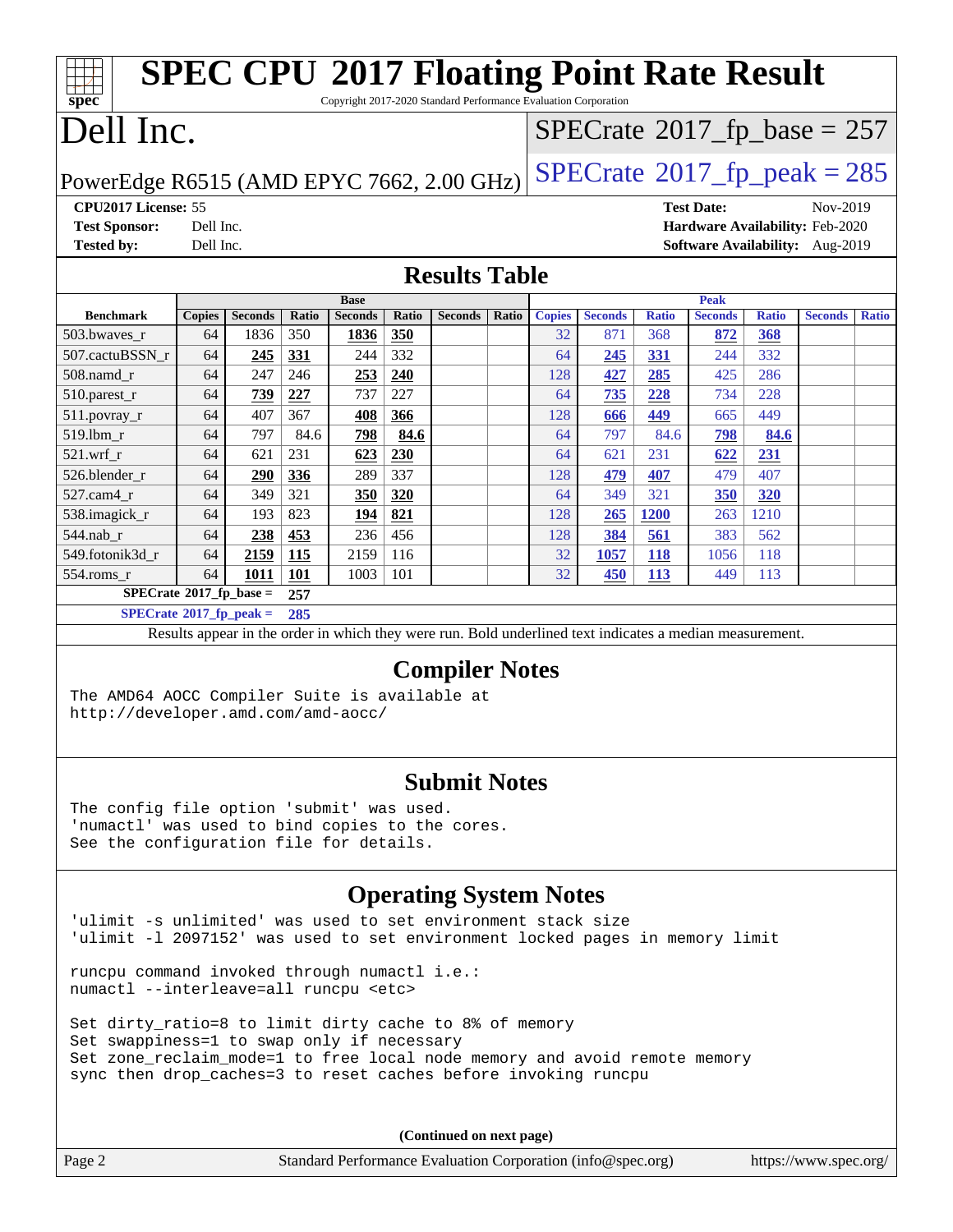# **[spec](http://www.spec.org/)**

## **[SPEC CPU](http://www.spec.org/auto/cpu2017/Docs/result-fields.html#SPECCPU2017FloatingPointRateResult)[2017 Floating Point Rate Result](http://www.spec.org/auto/cpu2017/Docs/result-fields.html#SPECCPU2017FloatingPointRateResult)**

Copyright 2017-2020 Standard Performance Evaluation Corporation

### Dell Inc.

 $SPECTate$ <sup>®</sup>[2017\\_fp\\_base =](http://www.spec.org/auto/cpu2017/Docs/result-fields.html#SPECrate2017fpbase) 257

PowerEdge R6515 (AMD EPYC 7662, 2.00 GHz)  $\text{SPECrate}$  $\text{SPECrate}$  $\text{SPECrate}$ <sup>®</sup>[2017\\_fp\\_peak = 2](http://www.spec.org/auto/cpu2017/Docs/result-fields.html#SPECrate2017fppeak)85

**[Test Sponsor:](http://www.spec.org/auto/cpu2017/Docs/result-fields.html#TestSponsor)** Dell Inc. **[Hardware Availability:](http://www.spec.org/auto/cpu2017/Docs/result-fields.html#HardwareAvailability)** Feb-2020 **[Tested by:](http://www.spec.org/auto/cpu2017/Docs/result-fields.html#Testedby)** Dell Inc. **[Software Availability:](http://www.spec.org/auto/cpu2017/Docs/result-fields.html#SoftwareAvailability)** Aug-2019

**[CPU2017 License:](http://www.spec.org/auto/cpu2017/Docs/result-fields.html#CPU2017License)** 55 **[Test Date:](http://www.spec.org/auto/cpu2017/Docs/result-fields.html#TestDate)** Nov-2019

### **[Operating System Notes \(Continued\)](http://www.spec.org/auto/cpu2017/Docs/result-fields.html#OperatingSystemNotes)**

dirty\_ratio, swappiness, zone\_reclaim\_mode and drop caches were all set using privileged echo (e.g. echo 1 > /proc/sys/vm/swappiness).

Transparent huge pages set to 'always' for this run (OS default)

#### **[Environment Variables Notes](http://www.spec.org/auto/cpu2017/Docs/result-fields.html#EnvironmentVariablesNotes)**

Environment variables set by runcpu before the start of the run: LD\_LIBRARY\_PATH = "/root/cpu2017-1.1.0/amd\_rate\_aocc200\_rome\_C\_lib/64;/root/cpu2017-1.1.0/ amd\_rate\_aocc200\_rome\_C\_lib/32:" MALLOC\_CONF = "retain:true"

### **[General Notes](http://www.spec.org/auto/cpu2017/Docs/result-fields.html#GeneralNotes)**

Binaries were compiled on a system with 2x AMD EPYC 7601 CPU + 512GB Memory using Fedora 26

NA: The test sponsor attests, as of date of publication, that CVE-2017-5754 (Meltdown) is mitigated in the system as tested and documented. Yes: The test sponsor attests, as of date of publication, that CVE-2017-5753 (Spectre variant 1) is mitigated in the system as tested and documented. Yes: The test sponsor attests, as of date of publication, that CVE-2017-5715 (Spectre variant 2) is mitigated in the system as tested and documented.

jemalloc: configured and built with GCC v9.1.0 in Ubuntu 19.04 with -O3 -znver2 -flto jemalloc 5.2.0 is available here: <https://github.com/jemalloc/jemalloc/releases/download/5.2.0/jemalloc-5.2.0.tar.bz2>

### **[Platform Notes](http://www.spec.org/auto/cpu2017/Docs/result-fields.html#PlatformNotes)**

 BIOS settings: NUMA Nodes Per Socket set to 4 CCX as NUMA Domain set to Enabled System Profile set to Custom CPU Power Management set to Maximum Performance Memory Frequency set to Maximum Performance Turbo Boost Enabled Cstates set to Enabled Memory Patrol Scrub Disabled Memory Refresh Rate set to 1x PCI ASPM L1 Link Power Management Disabled Determinism Slider set to Power Determinism Efficiency Optimized Mode Disabled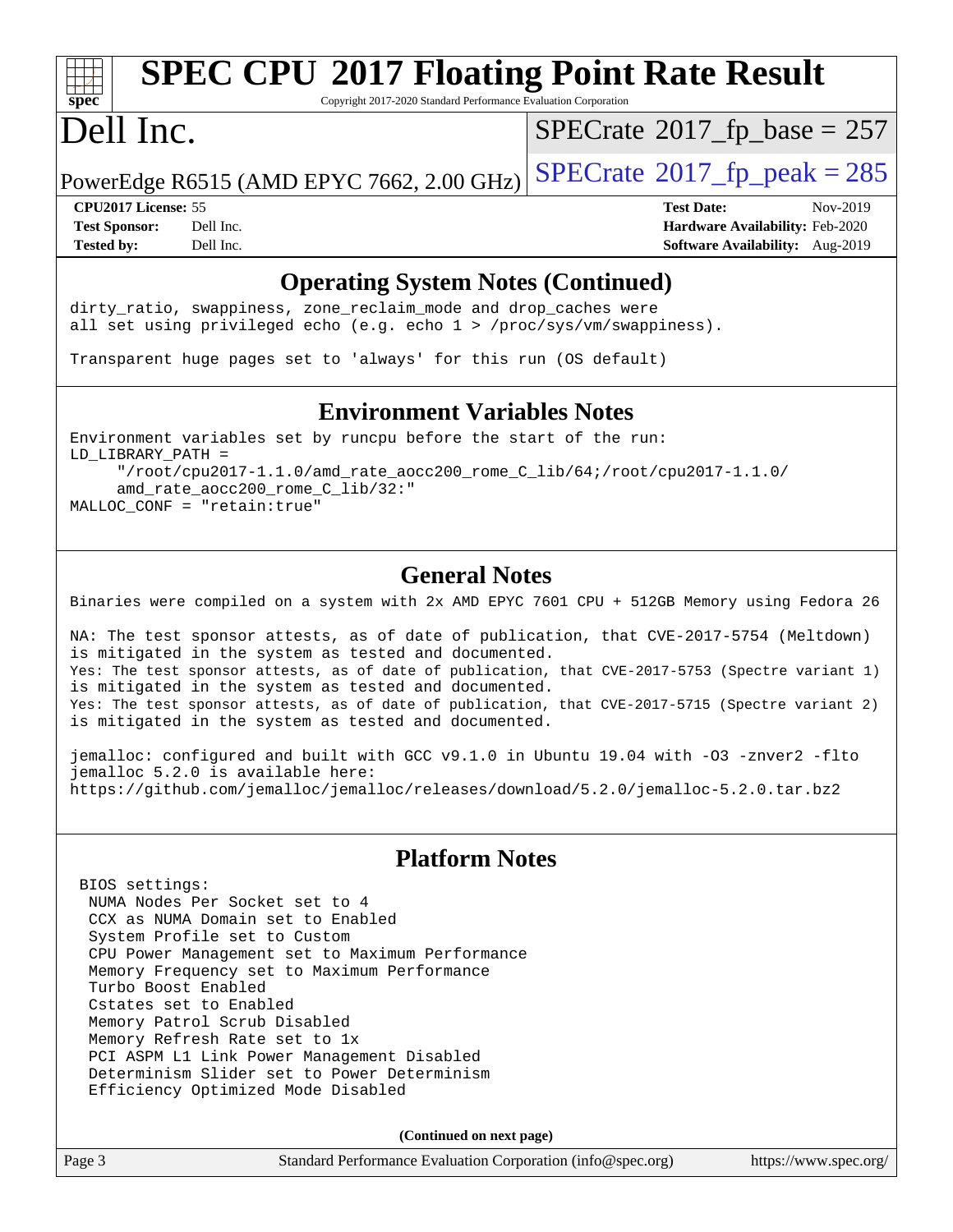| spec                                                                                                                                                                                                                                                                                                                                                                                                                                | Copyright 2017-2020 Standard Performance Evaluation Corporation                                                                                                                                                                                                                                     | <b>SPEC CPU®2017 Floating Point Rate Result</b>                                                                                                                                                                                                                                                                                          |
|-------------------------------------------------------------------------------------------------------------------------------------------------------------------------------------------------------------------------------------------------------------------------------------------------------------------------------------------------------------------------------------------------------------------------------------|-----------------------------------------------------------------------------------------------------------------------------------------------------------------------------------------------------------------------------------------------------------------------------------------------------|------------------------------------------------------------------------------------------------------------------------------------------------------------------------------------------------------------------------------------------------------------------------------------------------------------------------------------------|
| Dell Inc.                                                                                                                                                                                                                                                                                                                                                                                                                           |                                                                                                                                                                                                                                                                                                     | $SPECrate^{\circ}2017$ fp base = 257                                                                                                                                                                                                                                                                                                     |
| PowerEdge R6515 (AMD EPYC 7662, 2.00 GHz)                                                                                                                                                                                                                                                                                                                                                                                           |                                                                                                                                                                                                                                                                                                     | $SPECTate$ <sup>®</sup> 2017_fp_peak = 285                                                                                                                                                                                                                                                                                               |
| CPU2017 License: 55<br>Dell Inc.<br><b>Test Sponsor:</b><br>Dell Inc.<br><b>Tested by:</b>                                                                                                                                                                                                                                                                                                                                          |                                                                                                                                                                                                                                                                                                     | <b>Test Date:</b><br>Nov-2019<br>Hardware Availability: Feb-2020<br>Software Availability: Aug-2019                                                                                                                                                                                                                                      |
|                                                                                                                                                                                                                                                                                                                                                                                                                                     | <b>Platform Notes (Continued)</b>                                                                                                                                                                                                                                                                   |                                                                                                                                                                                                                                                                                                                                          |
| Memory Interleaving set to Disabled                                                                                                                                                                                                                                                                                                                                                                                                 |                                                                                                                                                                                                                                                                                                     |                                                                                                                                                                                                                                                                                                                                          |
| Sysinfo program /root/cpu2017-1.1.0/bin/sysinfo<br>Rev: r6365 of 2019-08-21 295195f888a3d7edble6e46a485a0011<br>running on $linux-q3ob$ Tue Nov $5$ 22:06:36 2019<br>SUT (System Under Test) info as seen by some common utilities.                                                                                                                                                                                                 |                                                                                                                                                                                                                                                                                                     |                                                                                                                                                                                                                                                                                                                                          |
| For more information on this section, see                                                                                                                                                                                                                                                                                                                                                                                           | https://www.spec.org/cpu2017/Docs/config.html#sysinfo                                                                                                                                                                                                                                               |                                                                                                                                                                                                                                                                                                                                          |
| From /proc/cpuinfo<br>model name: AMD EPYC 7662 64-Core Processor<br>"physical id"s (chips)<br>$\mathbf{1}$<br>128 "processors"<br>cpu cores : 64<br>siblings : 128<br>53 54 55 56 57 58 59 60 61 62 63                                                                                                                                                                                                                             |                                                                                                                                                                                                                                                                                                     | cores, siblings (Caution: counting these is hw and system dependent. The following<br>excerpts from /proc/cpuinfo might not be reliable. Use with caution.)<br>physical 0: cores 0 1 2 3 4 5 6 7 8 9 10 11 12 13 14 15 16 17 18 19 20 21 22 23 24<br>25 26 27 28 29 30 31 32 33 34 35 36 37 38 39 40 41 42 43 44 45 46 47 48 49 50 51 52 |
| From lscpu:<br>Architecture:<br>$CPU$ op-mode( $s$ ):<br>Byte Order:<br>Address sizes:<br>CPU(s):<br>On-line CPU(s) list: $0-127$<br>Thread(s) per core:<br>$Core(s)$ per socket:<br>Socket(s):<br>NUMA $node(s):$<br>Vendor ID:<br>CPU family:<br>Model:<br>Model name:<br>Stepping:<br>CPU MHz:<br>BogoMIPS:<br>Virtualization:<br>L1d cache:<br>Lli cache:<br>L2 cache:<br>L3 cache:<br>NUMA node0 CPU(s):<br>NUMA nodel CPU(s): | x86 64<br>32-bit, 64-bit<br>Little Endian<br>43 bits physical, 48 bits virtual<br>128<br>2<br>64<br>$\mathbf{1}$<br>16<br>AuthenticAMD<br>23<br>49<br>AMD EPYC 7662 64-Core Processor<br>0<br>1996.348<br>3992.69<br>$AMD-V$<br>32K<br>32K<br>512K<br>16384K<br>$0 - 3, 64 - 67$<br>$4 - 7,68 - 71$ |                                                                                                                                                                                                                                                                                                                                          |
|                                                                                                                                                                                                                                                                                                                                                                                                                                     | (Continued on next page)                                                                                                                                                                                                                                                                            |                                                                                                                                                                                                                                                                                                                                          |
| Page 4                                                                                                                                                                                                                                                                                                                                                                                                                              | Standard Performance Evaluation Corporation (info@spec.org)                                                                                                                                                                                                                                         | https://www.spec.org/                                                                                                                                                                                                                                                                                                                    |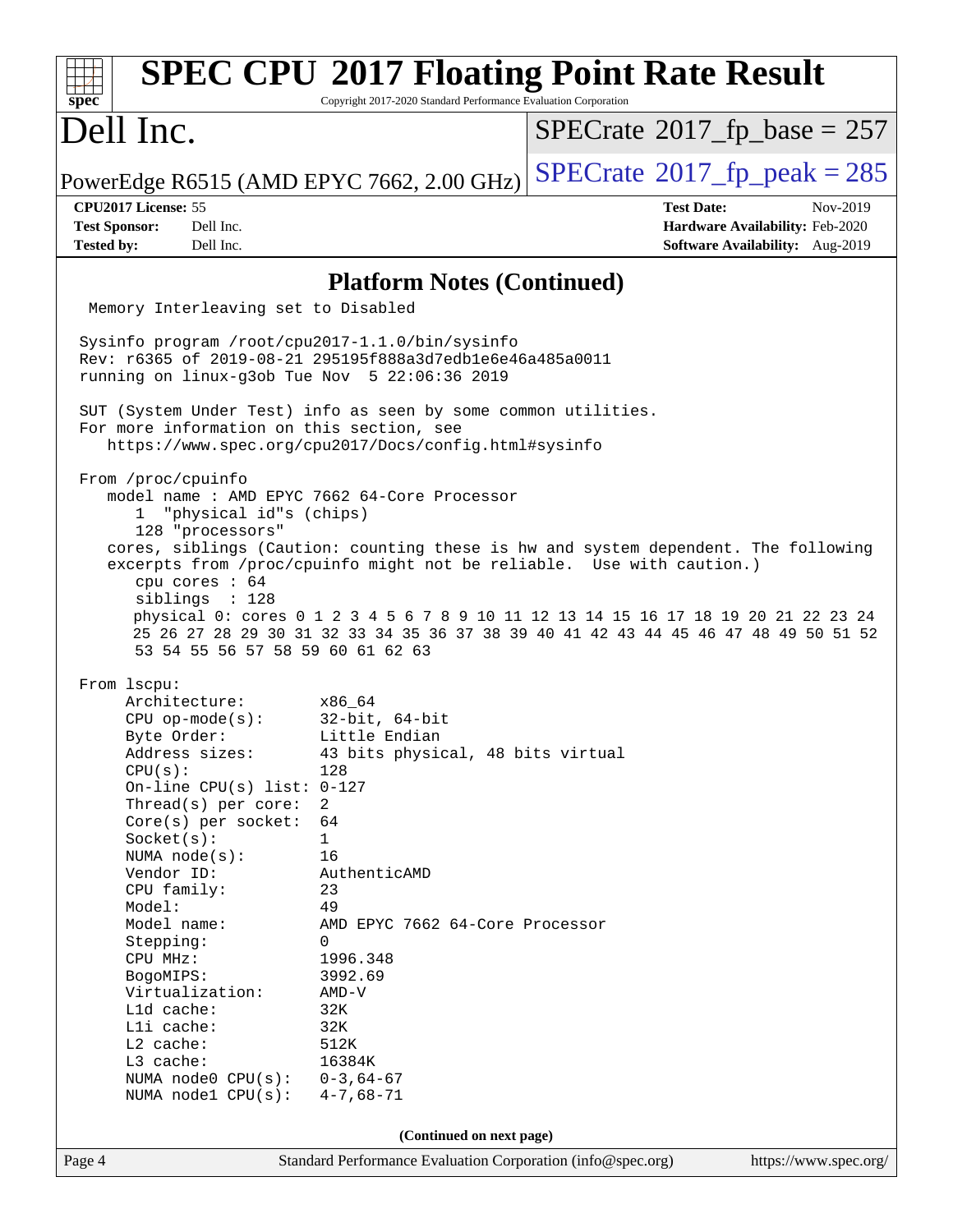| <b>SPEC CPU®2017 Floating Point Rate Result</b><br>Copyright 2017-2020 Standard Performance Evaluation Corporation                                                                                                                                                                                                                                                                                                                                                                                                                                                                                                                                                                                                                                                                                                                                                                                                                                                                                                                                                                                                                                                                                                                                                                                                                                                                                                                                                                                                                                                                                                                                                                                                                                                                                                                                                                                                                                                                                                                                                                                                                                                                                                                                            |                                                                  |
|---------------------------------------------------------------------------------------------------------------------------------------------------------------------------------------------------------------------------------------------------------------------------------------------------------------------------------------------------------------------------------------------------------------------------------------------------------------------------------------------------------------------------------------------------------------------------------------------------------------------------------------------------------------------------------------------------------------------------------------------------------------------------------------------------------------------------------------------------------------------------------------------------------------------------------------------------------------------------------------------------------------------------------------------------------------------------------------------------------------------------------------------------------------------------------------------------------------------------------------------------------------------------------------------------------------------------------------------------------------------------------------------------------------------------------------------------------------------------------------------------------------------------------------------------------------------------------------------------------------------------------------------------------------------------------------------------------------------------------------------------------------------------------------------------------------------------------------------------------------------------------------------------------------------------------------------------------------------------------------------------------------------------------------------------------------------------------------------------------------------------------------------------------------------------------------------------------------------------------------------------------------|------------------------------------------------------------------|
| $spec^*$<br>Dell Inc.                                                                                                                                                                                                                                                                                                                                                                                                                                                                                                                                                                                                                                                                                                                                                                                                                                                                                                                                                                                                                                                                                                                                                                                                                                                                                                                                                                                                                                                                                                                                                                                                                                                                                                                                                                                                                                                                                                                                                                                                                                                                                                                                                                                                                                         | $SPECrate^{\circ}2017$ [p base = 257                             |
| PowerEdge R6515 (AMD EPYC 7662, 2.00 GHz)                                                                                                                                                                                                                                                                                                                                                                                                                                                                                                                                                                                                                                                                                                                                                                                                                                                                                                                                                                                                                                                                                                                                                                                                                                                                                                                                                                                                                                                                                                                                                                                                                                                                                                                                                                                                                                                                                                                                                                                                                                                                                                                                                                                                                     | $SPECTate$ <sup>®</sup> 2017_fp_peak = 285                       |
| CPU2017 License: 55<br><b>Test Sponsor:</b><br>Dell Inc.                                                                                                                                                                                                                                                                                                                                                                                                                                                                                                                                                                                                                                                                                                                                                                                                                                                                                                                                                                                                                                                                                                                                                                                                                                                                                                                                                                                                                                                                                                                                                                                                                                                                                                                                                                                                                                                                                                                                                                                                                                                                                                                                                                                                      | <b>Test Date:</b><br>Nov-2019<br>Hardware Availability: Feb-2020 |
| <b>Tested by:</b><br>Dell Inc.                                                                                                                                                                                                                                                                                                                                                                                                                                                                                                                                                                                                                                                                                                                                                                                                                                                                                                                                                                                                                                                                                                                                                                                                                                                                                                                                                                                                                                                                                                                                                                                                                                                                                                                                                                                                                                                                                                                                                                                                                                                                                                                                                                                                                                | Software Availability: Aug-2019                                  |
| <b>Platform Notes (Continued)</b>                                                                                                                                                                                                                                                                                                                                                                                                                                                                                                                                                                                                                                                                                                                                                                                                                                                                                                                                                                                                                                                                                                                                                                                                                                                                                                                                                                                                                                                                                                                                                                                                                                                                                                                                                                                                                                                                                                                                                                                                                                                                                                                                                                                                                             |                                                                  |
| NUMA $node2$ $CPU(s)$ :<br>$8 - 11, 72 - 75$<br>$12 - 15, 76 - 79$<br>NUMA $node3$ $CPU(s)$ :<br>$16 - 19, 80 - 83$<br>NUMA node4 CPU(s):<br>$20 - 23, 84 - 87$<br>NUMA $node5$ $CPU(s)$ :<br>NUMA node6 CPU(s):<br>$24 - 27, 88 - 91$<br>NUMA node7 CPU(s):<br>$28 - 31, 92 - 95$<br>NUMA node8 CPU(s):<br>$32 - 35, 96 - 99$<br>NUMA node9 CPU(s):<br>$36 - 39, 100 - 103$<br>$40 - 43, 104 - 107$<br>NUMA node10 CPU(s):<br>NUMA $model1$ CPU( $s$ ):<br>$44 - 47, 108 - 111$<br>NUMA $node12$ CPU $(s)$ :<br>48-51, 112-115<br>NUMA $node13$ CPU $(s)$ :<br>$52 - 55, 116 - 119$<br>NUMA node14 CPU(s):<br>$56 - 59, 120 - 123$<br>NUMA $node15$ CPU $(s)$ :<br>$60 - 63, 124 - 127$<br>Flagg:<br>pat pse36 clflush mmx fxsr sse sse2 ht syscall nx mmxext fxsr_opt pdpe1gb rdtscp lm<br>constant_tsc rep_good nopl xtopology nonstop_tsc cpuid extd_apicid aperfmperf pni<br>pclmulqdq monitor ssse3 fma cx16 sse4_1 sse4_2 x2apic movbe popcnt aes xsave avx<br>f16c rdrand lahf_lm cmp_legacy svm extapic cr8_legacy abm sse4a misalignsse<br>3dnowprefetch osvw ibs skinit wdt tce topoext perfctr_core perfctr_nb bpext<br>perfctr_12 mwaitx cpb cat_13 cdp_13 hw_pstate sme ssbd sev ibrs ibpb stibp vmmcall<br>fsgsbase bmil avx2 smep bmi2 cqm rdt_a rdseed adx smap clflushopt clwb sha_ni<br>xsaveopt xsavec xgetbvl xsaves cqm_llc cqm_occup_llc cqm_mbm_total cqm_mbm_local<br>clzero irperf xsaveerptr arat npt lbrv svm_lock nrip_save tsc_scale vmcb_clean<br>flushbyasid decodeassists pausefilter pfthreshold avic v_vmsave_vmload vgif umip<br>rdpid overflow_recov succor smca<br>/proc/cpuinfo cache data<br>cache size : 512 KB<br>From numactl --hardware WARNING: a numactl 'node' might or might not correspond to a<br>physical chip.<br>$available: 16 nodes (0-15)$<br>node 0 cpus: 0 1 2 3 64 65 66 67<br>node 0 size: 15548 MB<br>node 0 free: 15284 MB<br>node 1 cpus: 4 5 6 7 68 69 70 71<br>node 1 size: 16096 MB<br>node 1 free: 15855 MB<br>node 2 cpus: 8 9 10 11 72 73 74 75<br>node 2 size: 16126 MB<br>node 2 free: 15915 MB<br>node 3 cpus: 12 13 14 15 76 77 78 79<br>node 3 size: 16125 MB<br>node 3 free: 15915 MB<br>node 4 cpus: 16 17 18 19 80 81 82 83<br>node 4 size: 16126 MB<br>(Continued on next page) | fpu vme de pse tsc msr pae mce cx8 apic sep mtrr pge mca cmov    |
| Page 5<br>Standard Performance Evaluation Corporation (info@spec.org)                                                                                                                                                                                                                                                                                                                                                                                                                                                                                                                                                                                                                                                                                                                                                                                                                                                                                                                                                                                                                                                                                                                                                                                                                                                                                                                                                                                                                                                                                                                                                                                                                                                                                                                                                                                                                                                                                                                                                                                                                                                                                                                                                                                         | https://www.spec.org/                                            |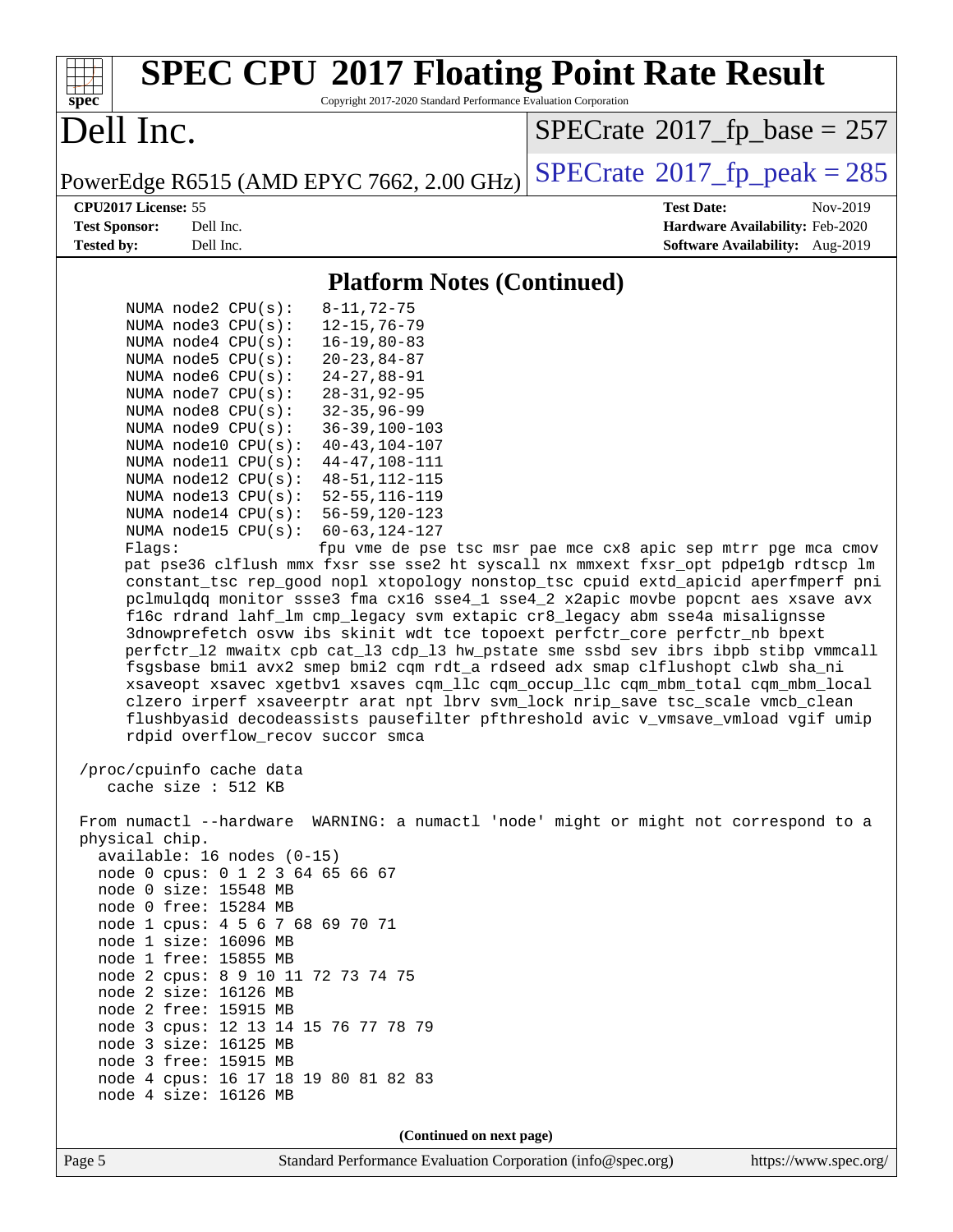|                            |           | <b>SPEC CPU®2017 Floating Point Rate Result</b>                 |                   |                                             |
|----------------------------|-----------|-----------------------------------------------------------------|-------------------|---------------------------------------------|
| spec<br>Dell Inc.          |           | Copyright 2017-2020 Standard Performance Evaluation Corporation |                   |                                             |
|                            |           |                                                                 |                   | $SPECrate^{\circledcirc}2017$ fp base = 257 |
|                            |           | PowerEdge R6515 (AMD EPYC 7662, 2.00 GHz)                       |                   | $SPECrate^{\circ}2017$ _fp_peak = 285       |
| <b>CPU2017 License: 55</b> |           |                                                                 | <b>Test Date:</b> | Nov-2019                                    |
| <b>Test Sponsor:</b>       | Dell Inc. |                                                                 |                   | <b>Hardware Availability: Feb-2020</b>      |
| <b>Tested by:</b>          | Dell Inc. |                                                                 |                   | Software Availability: Aug-2019             |
|                            |           | <b>Platform Notes (Continued)</b>                               |                   |                                             |

|      | node 4 free: 15916 MB                     |                |                                                                            |                         |        |             |    |                          |        |        |        |        |        |        |        |    |
|------|-------------------------------------------|----------------|----------------------------------------------------------------------------|-------------------------|--------|-------------|----|--------------------------|--------|--------|--------|--------|--------|--------|--------|----|
|      | node 5 cpus: 20 21 22 23 84 85 86 87      |                |                                                                            |                         |        |             |    |                          |        |        |        |        |        |        |        |    |
|      | node 5 size: 16126 MB                     |                |                                                                            |                         |        |             |    |                          |        |        |        |        |        |        |        |    |
|      | node 5 free: 15920 MB                     |                |                                                                            |                         |        |             |    |                          |        |        |        |        |        |        |        |    |
|      | node 6 cpus: 24 25 26 27 88 89 90 91      |                |                                                                            |                         |        |             |    |                          |        |        |        |        |        |        |        |    |
|      | node 6 size: 16126 MB                     |                |                                                                            |                         |        |             |    |                          |        |        |        |        |        |        |        |    |
|      | node 6 free: 15918 MB                     |                |                                                                            |                         |        |             |    |                          |        |        |        |        |        |        |        |    |
|      | node 7 cpus: 28 29 30 31 92 93 94 95      |                |                                                                            |                         |        |             |    |                          |        |        |        |        |        |        |        |    |
|      | node 7 size: 16125 MB                     |                |                                                                            |                         |        |             |    |                          |        |        |        |        |        |        |        |    |
|      | node 7 free: 15918 MB                     |                |                                                                            |                         |        |             |    |                          |        |        |        |        |        |        |        |    |
|      | node 8 cpus: 32 33 34 35 96 97 98 99      |                |                                                                            |                         |        |             |    |                          |        |        |        |        |        |        |        |    |
|      | node 8 size: 16126 MB                     |                |                                                                            |                         |        |             |    |                          |        |        |        |        |        |        |        |    |
|      | node 8 free: 15884 MB                     |                |                                                                            |                         |        |             |    |                          |        |        |        |        |        |        |        |    |
|      | node 9 cpus: 36 37 38 39 100 101 102 103  |                |                                                                            |                         |        |             |    |                          |        |        |        |        |        |        |        |    |
|      | node 9 size: 16126 MB                     |                |                                                                            |                         |        |             |    |                          |        |        |        |        |        |        |        |    |
|      | node 9 free: 15896 MB                     |                |                                                                            |                         |        |             |    |                          |        |        |        |        |        |        |        |    |
|      | node 10 cpus: 40 41 42 43 104 105 106 107 |                |                                                                            |                         |        |             |    |                          |        |        |        |        |        |        |        |    |
|      | node 10 size: 16126 MB                    |                |                                                                            |                         |        |             |    |                          |        |        |        |        |        |        |        |    |
|      | node 10 free: 15910 MB                    |                |                                                                            |                         |        |             |    |                          |        |        |        |        |        |        |        |    |
|      | node 11 cpus: 44 45 46 47 108 109 110 111 |                |                                                                            |                         |        |             |    |                          |        |        |        |        |        |        |        |    |
|      | node 11 size: 16125 MB                    |                |                                                                            |                         |        |             |    |                          |        |        |        |        |        |        |        |    |
|      | node 11 free: 15883 MB                    |                |                                                                            |                         |        |             |    |                          |        |        |        |        |        |        |        |    |
|      | node 12 cpus: 48 49 50 51 112 113 114 115 |                |                                                                            |                         |        |             |    |                          |        |        |        |        |        |        |        |    |
|      | node 12 size: 16126 MB                    |                |                                                                            |                         |        |             |    |                          |        |        |        |        |        |        |        |    |
|      | node 12 free: 15907 MB                    |                |                                                                            |                         |        |             |    |                          |        |        |        |        |        |        |        |    |
|      | node 13 cpus: 52 53 54 55 116 117 118 119 |                |                                                                            |                         |        |             |    |                          |        |        |        |        |        |        |        |    |
|      | node 13 size: 16126 MB                    |                |                                                                            |                         |        |             |    |                          |        |        |        |        |        |        |        |    |
|      | node 13 free: 15921 MB                    |                |                                                                            |                         |        |             |    |                          |        |        |        |        |        |        |        |    |
|      | node 14 cpus: 56 57 58 59 120 121 122 123 |                |                                                                            |                         |        |             |    |                          |        |        |        |        |        |        |        |    |
|      | node 14 size: 16126 MB                    |                |                                                                            |                         |        |             |    |                          |        |        |        |        |        |        |        |    |
|      | node 14 free: 15919 MB                    |                |                                                                            |                         |        |             |    |                          |        |        |        |        |        |        |        |    |
|      | node 15 cpus: 60 61 62 63 124 125 126 127 |                |                                                                            |                         |        |             |    |                          |        |        |        |        |        |        |        |    |
|      | node 15 size: 16111 MB                    |                |                                                                            |                         |        |             |    |                          |        |        |        |        |        |        |        |    |
|      | node 15 free: 15907 MB                    |                |                                                                            |                         |        |             |    |                          |        |        |        |        |        |        |        |    |
|      | node distances:                           |                |                                                                            |                         |        |             |    |                          |        |        |        |        |        |        |        |    |
| node | $\overline{0}$                            | $\overline{1}$ | $\overline{a}$                                                             | $\overline{\mathbf{3}}$ |        | 4 5 6 7 8 9 |    |                          |        |        | 10     | 11     | 12     | 13     | 14     | 15 |
| 0:   | 10                                        | 11             | 11                                                                         | 11                      | 12     | 12          | 12 | 12                       | 12     | 12     | 12     | 12     | 12     | 12     | 12     | 12 |
| 1:   | 11                                        | 10             | 11                                                                         | 11                      | 12     | 12          | 12 | 12                       | 12     | 12     | 12     | 12     | 12     | 12     | 12     | 12 |
| 2:   | 11                                        | 11             | 10                                                                         | 11                      | 12     | 12          | 12 | 12                       | 12     | 12     | 12     | 12     | 12     | 12     | 12     | 12 |
| 3:   | 11                                        | 11             | 11                                                                         | 10                      | 12     | 12          | 12 | 12                       | 12     | 12     | $12\,$ | 12     | 12     | 12     | 12     | 12 |
| 4 :  |                                           |                | 12    12    12    12    10    11    11    11    12    12    12    12    12 |                         |        |             |    |                          |        |        |        |        |        | 12     | 12     | 12 |
| 5:   | 12                                        | 12             | 12                                                                         | 12                      | 11     | 10          | 11 | 11                       | 12     | 12     | 12     | $12$   | 12     | $12$   | 12     | 12 |
| 6:   | 12                                        | $12$           | $12$                                                                       | 12                      | $11\,$ | 11          | 10 | 11                       | 12     | $12$   | 12     | $12$   | 12     | $12\,$ | 12     | 12 |
| 7:   | 12                                        | 12             | $1\,2$                                                                     | $12\,$                  | 11     | 11          | 11 | $10$                     | 12     | $12\,$ | $1\,2$ | $1\,2$ | $12\,$ | 12     | 12     | 12 |
| 8:   | 12                                        | 12             | 12                                                                         | $12\,$                  | $12$   | 12          | 12 | 12                       | $10$   | 11     | $11\,$ | 11     | $12\,$ | $12$   | $12\,$ | 12 |
| 9:   | $12$                                      | 12             | $1\,2$                                                                     | $1\,2$                  | 12     | $12$        | 12 | $12$                     | 11     | $10$   | 11     | 11     | $1\,2$ | $1\,2$ | $12\,$ | 12 |
| 10:  | 12                                        | 12             | 12                                                                         | 12                      | 12     | $12$        | 12 | $12$                     | $11\,$ | $11\,$ | $10$   | $11\,$ | $12$   | $12$   | $12$   | 12 |
|      |                                           |                |                                                                            |                         |        |             |    |                          |        |        |        |        |        |        |        |    |
|      |                                           |                |                                                                            |                         |        |             |    |                          |        |        |        |        |        |        |        |    |
|      |                                           |                |                                                                            |                         |        |             |    | (Continued on next page) |        |        |        |        |        |        |        |    |

Page 6 Standard Performance Evaluation Corporation [\(info@spec.org\)](mailto:info@spec.org) <https://www.spec.org/>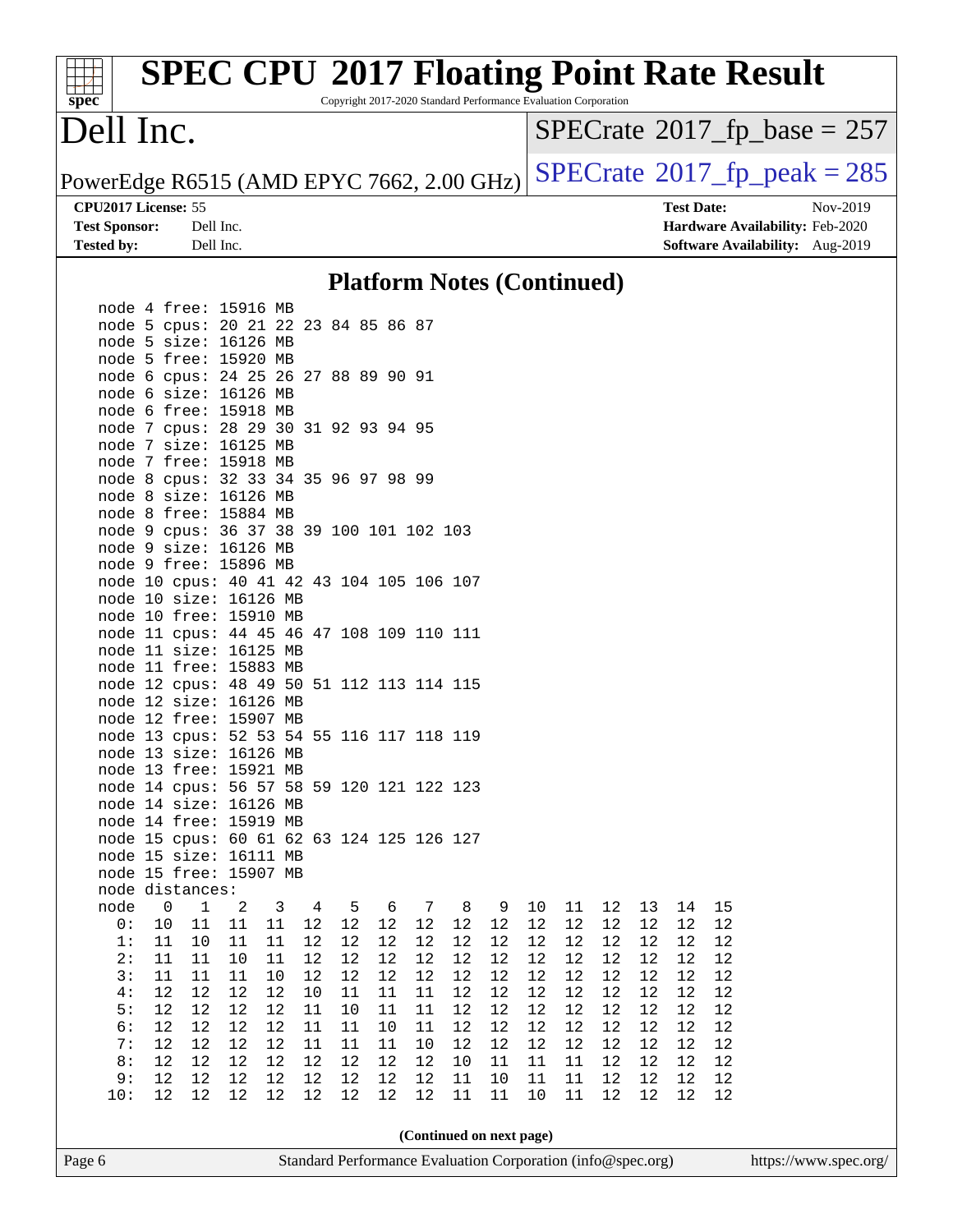| $spec^*$                                                                                                                                                                                                                                                                          |                                                                               |                                     | <b>SPEC CPU®2017 Floating Point Rate Result</b>                                                                                                                                                                                                             |                                                             |                        |                      |                |                                          | Copyright 2017-2020 Standard Performance Evaluation Corporation                                                                                                                                                       |                               |                                            |                |                            |                   |                                                                    |  |          |                                            |
|-----------------------------------------------------------------------------------------------------------------------------------------------------------------------------------------------------------------------------------------------------------------------------------|-------------------------------------------------------------------------------|-------------------------------------|-------------------------------------------------------------------------------------------------------------------------------------------------------------------------------------------------------------------------------------------------------------|-------------------------------------------------------------|------------------------|----------------------|----------------|------------------------------------------|-----------------------------------------------------------------------------------------------------------------------------------------------------------------------------------------------------------------------|-------------------------------|--------------------------------------------|----------------|----------------------------|-------------------|--------------------------------------------------------------------|--|----------|--------------------------------------------|
| Dell Inc.                                                                                                                                                                                                                                                                         |                                                                               |                                     |                                                                                                                                                                                                                                                             |                                                             |                        |                      |                |                                          |                                                                                                                                                                                                                       |                               |                                            |                |                            |                   |                                                                    |  |          | $SPECrate^{\circ}2017$ _fp_base = 257      |
| PowerEdge R6515 (AMD EPYC 7662, 2.00 GHz)                                                                                                                                                                                                                                         |                                                                               |                                     |                                                                                                                                                                                                                                                             |                                                             |                        |                      |                |                                          |                                                                                                                                                                                                                       |                               |                                            |                |                            |                   |                                                                    |  |          | $SPECTate$ <sup>®</sup> 2017_fp_peak = 285 |
| CPU2017 License: 55<br><b>Test Sponsor:</b><br><b>Tested by:</b>                                                                                                                                                                                                                  |                                                                               | Dell Inc.<br>Dell Inc.              |                                                                                                                                                                                                                                                             |                                                             |                        |                      |                |                                          |                                                                                                                                                                                                                       |                               |                                            |                |                            | <b>Test Date:</b> | Hardware Availability: Feb-2020<br>Software Availability: Aug-2019 |  | Nov-2019 |                                            |
|                                                                                                                                                                                                                                                                                   |                                                                               |                                     |                                                                                                                                                                                                                                                             |                                                             |                        |                      |                |                                          |                                                                                                                                                                                                                       |                               |                                            |                |                            |                   |                                                                    |  |          |                                            |
|                                                                                                                                                                                                                                                                                   |                                                                               |                                     |                                                                                                                                                                                                                                                             |                                                             |                        |                      |                |                                          | <b>Platform Notes (Continued)</b>                                                                                                                                                                                     |                               |                                            |                |                            |                   |                                                                    |  |          |                                            |
| 11:<br>12:<br>13:<br>14:<br>15:                                                                                                                                                                                                                                                   | 12 12 12<br>12<br>12<br>12<br>12 <sup>°</sup>                                 | 12 12<br>12 12<br>12 12<br>12<br>12 | 12<br>12<br>12<br>12<br>12                                                                                                                                                                                                                                  | 12<br>12 12<br>12 12<br>12 <sup>°</sup>                     | 12<br>12  12  12<br>12 | 12<br>12<br>12<br>12 | 12<br>12<br>12 | 11<br>12<br>12 12 12<br>12  12  12<br>12 | 11<br>12<br>12                                                                                                                                                                                                        | 11<br>12<br>$12 \overline{ }$ | 10<br>12<br>12  12  11<br>12  12  11<br>12 | 12<br>10<br>11 | 12<br>11<br>10<br>11<br>11 | 11<br>11          | 12 12<br>11<br>11 11<br>10 11<br>10                                |  |          |                                            |
| From /proc/meminfo<br>MemTotal:                                                                                                                                                                                                                                                   | HugePages_Total:<br>Hugepagesize:                                             |                                     |                                                                                                                                                                                                                                                             | 263574096 kB<br>0<br>2048 kB                                |                        |                      |                |                                          |                                                                                                                                                                                                                       |                               |                                            |                |                            |                   |                                                                    |  |          |                                            |
| From /etc/*release* /etc/*version*<br>$uname -a:$<br>Kernel self-reported vulnerability status:                                                                                                                                                                                   | os-release:<br>NAME="SLES"<br>VERSION="15-SP1"<br>ID="sles"<br>ID LIKE="suse" |                                     | VERSION_ID="15.1"<br>PRETTY_NAME="SUSE Linux Enterprise Server 15 SP1"<br>$ANSI$ _COLOR="0;32"<br>CPE_NAME="cpe:/o:suse:sles:15:sp1"<br>Linux linux-g3ob 4.12.14-195-default #1 SMP Tue May 7 10:55:11 UTC 2019 (8fba516)<br>x86_64 x86_64 x86_64 GNU/Linux |                                                             |                        |                      |                |                                          |                                                                                                                                                                                                                       |                               |                                            |                |                            |                   |                                                                    |  |          |                                            |
| $CVE-2018-3620$ (L1 Terminal Fault):<br>Microarchitectural Data Sampling:<br>CVE-2017-5754 (Meltdown):<br>CVE-2018-3639 (Speculative Store Bypass): Mitigation: Speculative Store Bypass disabled<br>$CVE-2017-5753$ (Spectre variant 1):<br>$CVE-2017-5715$ (Spectre variant 2): |                                                                               |                                     |                                                                                                                                                                                                                                                             |                                                             |                        |                      |                |                                          | Not affected<br>Not affected<br>Not affected<br>via prctl and seccomp<br>Mitigation: __user pointer sanitization<br>Mitigation: Full AMD retpoline, IBPB:<br>conditional, IBRS_FW, STIBP: conditional, RSB<br>filling |                               |                                            |                |                            |                   |                                                                    |  |          |                                            |
| run-level 3 Nov 5 09:25 last=5<br>SPEC is set to: /root/cpu2017-1.1.0<br>From /sys/devices/virtual/dmi/id<br>BIOS:                                                                                                                                                                | Filesystem<br>/dev/sda2<br>Vendor: Dell Inc.                                  |                                     | Type Size Used Avail Use% Mounted on<br>xfs<br>Dell Inc. 1.2.7 10/31/2019                                                                                                                                                                                   | 440G                                                        |                        |                      |                |                                          | 41G 400G 10% /                                                                                                                                                                                                        |                               |                                            |                |                            |                   |                                                                    |  |          |                                            |
|                                                                                                                                                                                                                                                                                   |                                                                               |                                     |                                                                                                                                                                                                                                                             |                                                             |                        |                      |                |                                          | (Continued on next page)                                                                                                                                                                                              |                               |                                            |                |                            |                   |                                                                    |  |          |                                            |
| Page 7                                                                                                                                                                                                                                                                            |                                                                               |                                     |                                                                                                                                                                                                                                                             | Standard Performance Evaluation Corporation (info@spec.org) |                        |                      |                |                                          |                                                                                                                                                                                                                       |                               |                                            |                |                            |                   |                                                                    |  |          | https://www.spec.org/                      |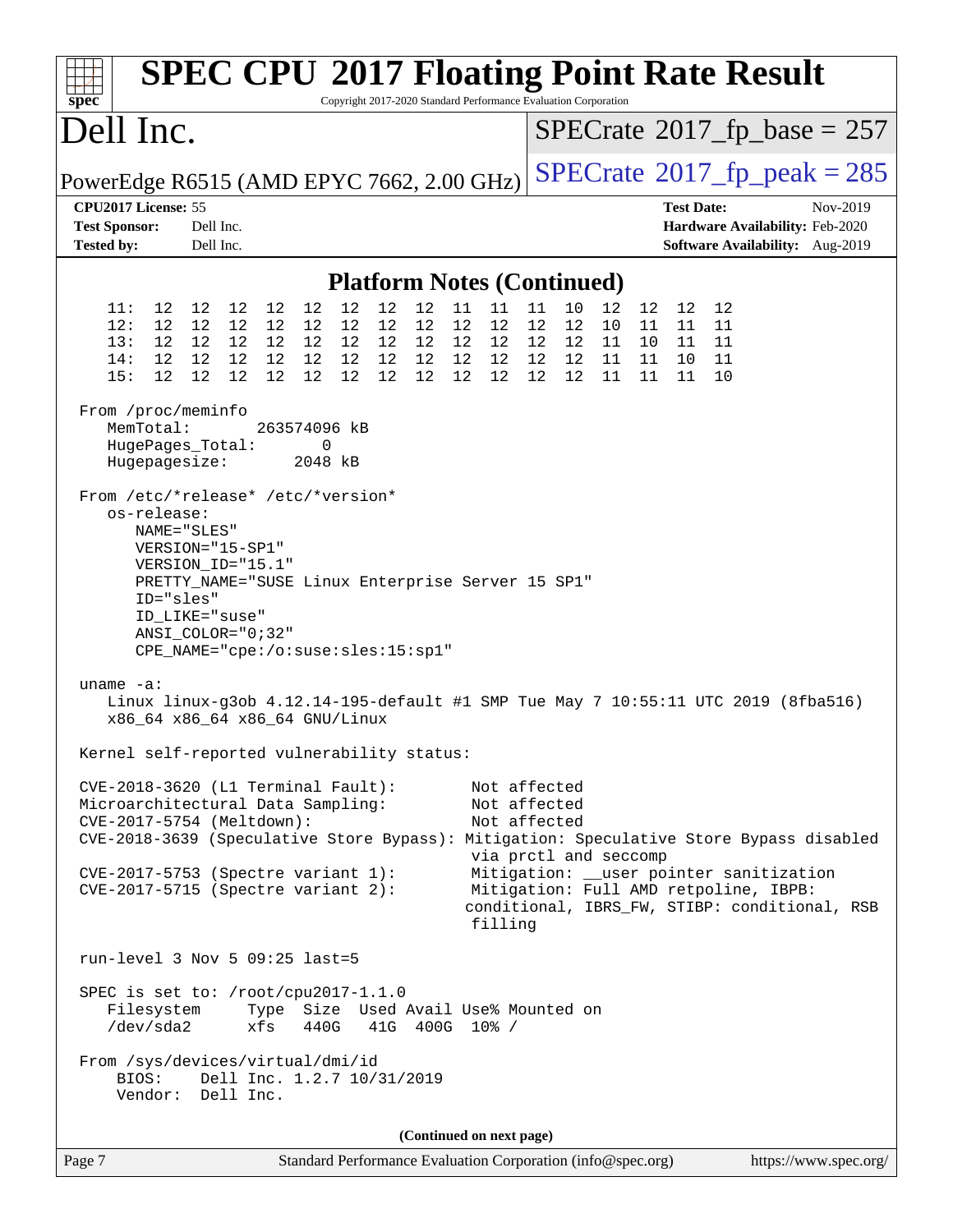| <b>SPEC CPU®2017 Floating Point Rate Result</b><br>Copyright 2017-2020 Standard Performance Evaluation Corporation<br>spec                                                                                                                                                                                                                                                                                                                        |                                                                                                            |
|---------------------------------------------------------------------------------------------------------------------------------------------------------------------------------------------------------------------------------------------------------------------------------------------------------------------------------------------------------------------------------------------------------------------------------------------------|------------------------------------------------------------------------------------------------------------|
| Dell Inc.                                                                                                                                                                                                                                                                                                                                                                                                                                         | $SPECrate^{\circ}2017$ fp base = 257                                                                       |
| PowerEdge R6515 (AMD EPYC 7662, 2.00 GHz)                                                                                                                                                                                                                                                                                                                                                                                                         | $SPECrate^{\circ}2017$ _fp_peak = 285                                                                      |
| CPU <sub>2017</sub> License: 55<br><b>Test Sponsor:</b><br>Dell Inc.<br>Dell Inc.<br><b>Tested by:</b>                                                                                                                                                                                                                                                                                                                                            | <b>Test Date:</b><br>Nov-2019<br><b>Hardware Availability: Feb-2020</b><br>Software Availability: Aug-2019 |
| <b>Platform Notes (Continued)</b>                                                                                                                                                                                                                                                                                                                                                                                                                 |                                                                                                            |
| Product: PowerEdge R6515<br>Product Family: PowerEdge                                                                                                                                                                                                                                                                                                                                                                                             |                                                                                                            |
| Additional information from dmidecode follows. WARNING: Use caution when you interpret<br>this section. The 'dmidecode' program reads system data which is "intended to allow<br>hardware to be accurately determined", but the intent may not be met, as there are<br>frequent changes to hardware, firmware, and the "DMTF SMBIOS" standard.<br>Memory:<br>8x 80AD863280AD HMA84GR7CJR4N-XN 32 GB 2 rank 3200<br>8x Not Specified Not Specified |                                                                                                            |
| (End of data from sysinfo program)                                                                                                                                                                                                                                                                                                                                                                                                                |                                                                                                            |
| <b>Compiler Version Notes</b>                                                                                                                                                                                                                                                                                                                                                                                                                     |                                                                                                            |
| 519.1bm_r(base, peak) 538.imagick_r(base, peak)<br>C<br>544.nab_r(base, peak)                                                                                                                                                                                                                                                                                                                                                                     |                                                                                                            |
| AOCC.LLVM.2.0.0.B191.2019_07_19 clang version 8.0.0 (CLANG: Jenkins<br>AOCC_2_0_0-Build#191) (based on LLVM AOCC.LLVM.2.0.0.B191.2019_07_19)<br>Target: x86 64-unknown-linux-gnu<br>Thread model: posix<br>InstalledDir: /sppo/dev/compilers/aocc-compiler-2.0.0/bin                                                                                                                                                                              |                                                                                                            |
| 508.namd_r(base, peak) 510.parest_r(base, peak)<br>C++                                                                                                                                                                                                                                                                                                                                                                                            |                                                                                                            |
| AOCC.LLVM.2.0.0.B191.2019_07_19 clang version 8.0.0 (CLANG: Jenkins<br>AOCC_2_0_0-Build#191) (based on LLVM AOCC.LLVM.2.0.0.B191.2019_07_19)<br>Target: x86_64-unknown-linux-gnu<br>Thread model: posix<br>InstalledDir: /sppo/dev/compilers/aocc-compiler-2.0.0/bin                                                                                                                                                                              |                                                                                                            |
| 511.povray_r(base, peak) 526.blender_r(base, peak)<br>$C++$ , $C$                                                                                                                                                                                                                                                                                                                                                                                 |                                                                                                            |
| AOCC.LLVM.2.0.0.B191.2019_07_19 clang version 8.0.0 (CLANG: Jenkins<br>AOCC_2_0_0-Build#191) (based on LLVM AOCC.LLVM.2.0.0.B191.2019_07_19)<br>Target: x86_64-unknown-linux-gnu<br>Thread model: posix<br>InstalledDir: /sppo/dev/compilers/aocc-compiler-2.0.0/bin<br>AOCC.LLVM.2.0.0.B191.2019_07_19 clang version 8.0.0 (CLANG: Jenkins<br>AOCC_2_0_0-Build#191) (based on LLVM AOCC.LLVM.2.0.0.B191.2019_07_19)                              |                                                                                                            |
| (Continued on next page)                                                                                                                                                                                                                                                                                                                                                                                                                          |                                                                                                            |
| Page 8<br>Standard Performance Evaluation Corporation (info@spec.org)                                                                                                                                                                                                                                                                                                                                                                             | https://www.spec.org/                                                                                      |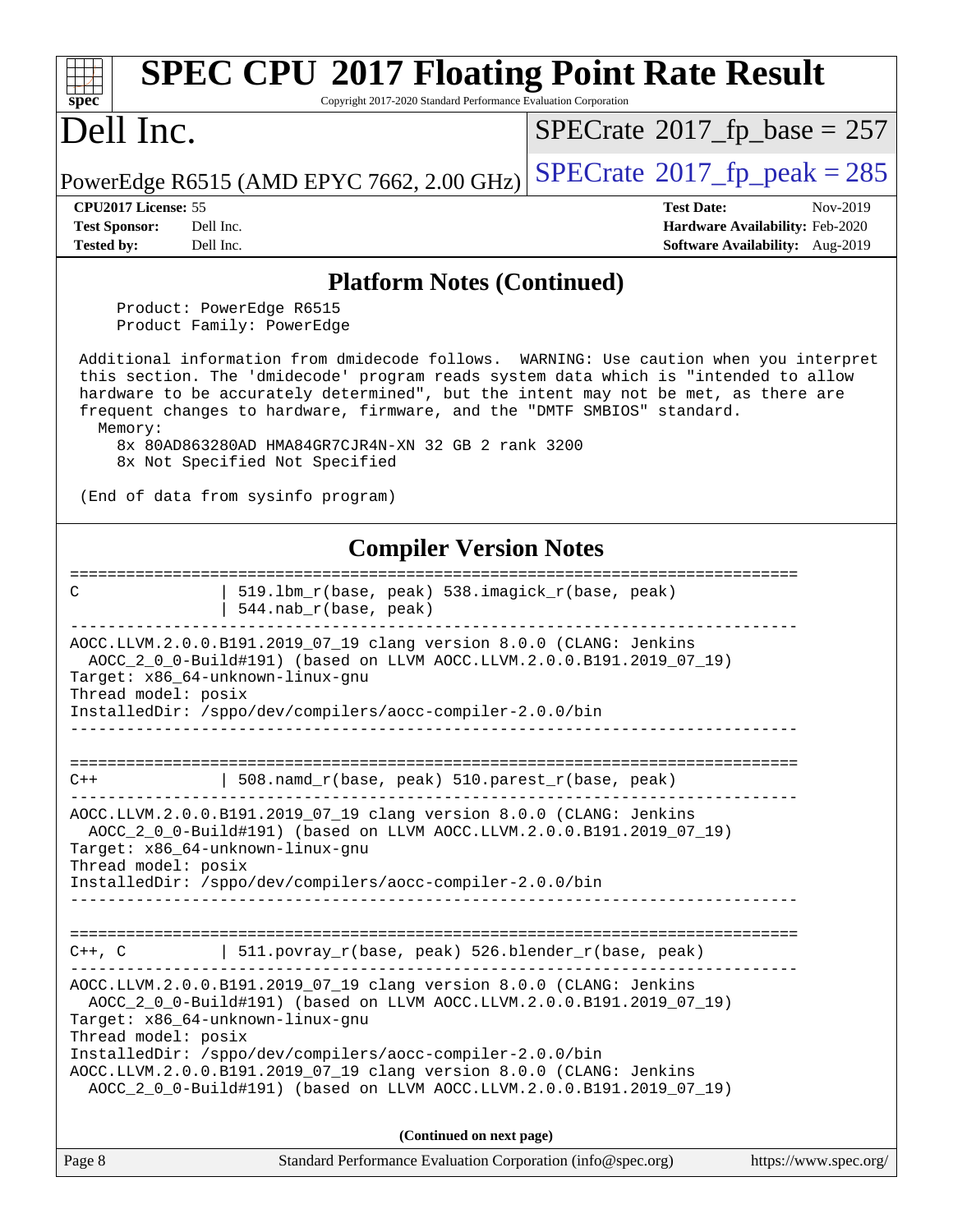| <b>SPEC CPU®2017 Floating Point Rate Result</b><br>Copyright 2017-2020 Standard Performance Evaluation Corporation<br>$sp\overline{ec}$                                                                                                                                                                                                                                                                                                                                                                                                                                                                             |                                                                                                     |
|---------------------------------------------------------------------------------------------------------------------------------------------------------------------------------------------------------------------------------------------------------------------------------------------------------------------------------------------------------------------------------------------------------------------------------------------------------------------------------------------------------------------------------------------------------------------------------------------------------------------|-----------------------------------------------------------------------------------------------------|
| Dell Inc.                                                                                                                                                                                                                                                                                                                                                                                                                                                                                                                                                                                                           | $SPECrate$ <sup>®</sup> 2017_fp_base = 257                                                          |
| PowerEdge R6515 (AMD EPYC 7662, 2.00 GHz)                                                                                                                                                                                                                                                                                                                                                                                                                                                                                                                                                                           | $SPECTate^{\circ}2017$ _fp_peak = 285                                                               |
| CPU2017 License: 55<br>Dell Inc.<br><b>Test Sponsor:</b><br>Dell Inc.<br><b>Tested by:</b>                                                                                                                                                                                                                                                                                                                                                                                                                                                                                                                          | <b>Test Date:</b><br>Nov-2019<br>Hardware Availability: Feb-2020<br>Software Availability: Aug-2019 |
| <b>Compiler Version Notes (Continued)</b>                                                                                                                                                                                                                                                                                                                                                                                                                                                                                                                                                                           |                                                                                                     |
| Target: x86_64-unknown-linux-gnu<br>Thread model: posix<br>InstalledDir: /sppo/dev/compilers/aocc-compiler-2.0.0/bin                                                                                                                                                                                                                                                                                                                                                                                                                                                                                                |                                                                                                     |
| $C++$ , C, Fortran   507.cactuBSSN_r(base, peak)                                                                                                                                                                                                                                                                                                                                                                                                                                                                                                                                                                    |                                                                                                     |
| AOCC.LLVM.2.0.0.B191.2019_07_19 clang version 8.0.0 (CLANG: Jenkins<br>AOCC_2_0_0-Build#191) (based on LLVM AOCC.LLVM.2.0.0.B191.2019_07_19)<br>Target: x86_64-unknown-linux-gnu<br>Thread model: posix<br>InstalledDir: /sppo/dev/compilers/aocc-compiler-2.0.0/bin<br>AOCC.LLVM.2.0.0.B191.2019_07_19 clang version 8.0.0 (CLANG: Jenkins<br>AOCC_2_0_0-Build#191) (based on LLVM AOCC.LLVM.2.0.0.B191.2019_07_19)<br>Target: x86_64-unknown-linux-gnu<br>Thread model: posix<br>InstalledDir: /sppo/dev/compilers/aocc-compiler-2.0.0/bin<br>AOCC.LLVM.2.0.0.B191.2019_07_19 clang version 8.0.0 (CLANG: Jenkins |                                                                                                     |
| AOCC_2_0_0-Build#191) (based on LLVM AOCC.LLVM.2.0.0.B191.2019_07_19)<br>Target: x86_64-unknown-linux-gnu<br>Thread model: posix<br>InstalledDir: /sppo/dev/compilers/aocc-compiler-2.0.0/bin                                                                                                                                                                                                                                                                                                                                                                                                                       |                                                                                                     |
| 503.bwaves_r(base, peak) 549.fotonik3d_r(base, peak)<br>Fortran<br>554.roms_r(base, peak)                                                                                                                                                                                                                                                                                                                                                                                                                                                                                                                           |                                                                                                     |
| AOCC.LLVM.2.0.0.B191.2019_07_19 clang version 8.0.0 (CLANG: Jenkins<br>AOCC_2_0_0-Build#191) (based on LLVM AOCC.LLVM.2.0.0.B191.2019_07_19)<br>Target: x86_64-unknown-linux-gnu<br>Thread model: posix<br>InstalledDir: /sppo/dev/compilers/aocc-compiler-2.0.0/bin                                                                                                                                                                                                                                                                                                                                                |                                                                                                     |
| $521.wrf_r(base, peak) 527.cam4_r(base, peak)$<br>Fortran, C                                                                                                                                                                                                                                                                                                                                                                                                                                                                                                                                                        |                                                                                                     |
| AOCC.LLVM.2.0.0.B191.2019_07_19 clang version 8.0.0 (CLANG: Jenkins<br>AOCC_2_0_0-Build#191) (based on LLVM AOCC.LLVM.2.0.0.B191.2019_07_19)<br>Target: x86_64-unknown-linux-gnu<br>Thread model: posix                                                                                                                                                                                                                                                                                                                                                                                                             |                                                                                                     |
| InstalledDir: /sppo/dev/compilers/aocc-compiler-2.0.0/bin<br>AOCC.LLVM.2.0.0.B191.2019_07_19 clang version 8.0.0 (CLANG: Jenkins<br>AOCC_2_0_0-Build#191) (based on LLVM AOCC.LLVM.2.0.0.B191.2019_07_19)<br>Target: x86_64-unknown-linux-gnu                                                                                                                                                                                                                                                                                                                                                                       |                                                                                                     |
| (Continued on next page)                                                                                                                                                                                                                                                                                                                                                                                                                                                                                                                                                                                            |                                                                                                     |
| Page 9<br>Standard Performance Evaluation Corporation (info@spec.org)                                                                                                                                                                                                                                                                                                                                                                                                                                                                                                                                               | https://www.spec.org/                                                                               |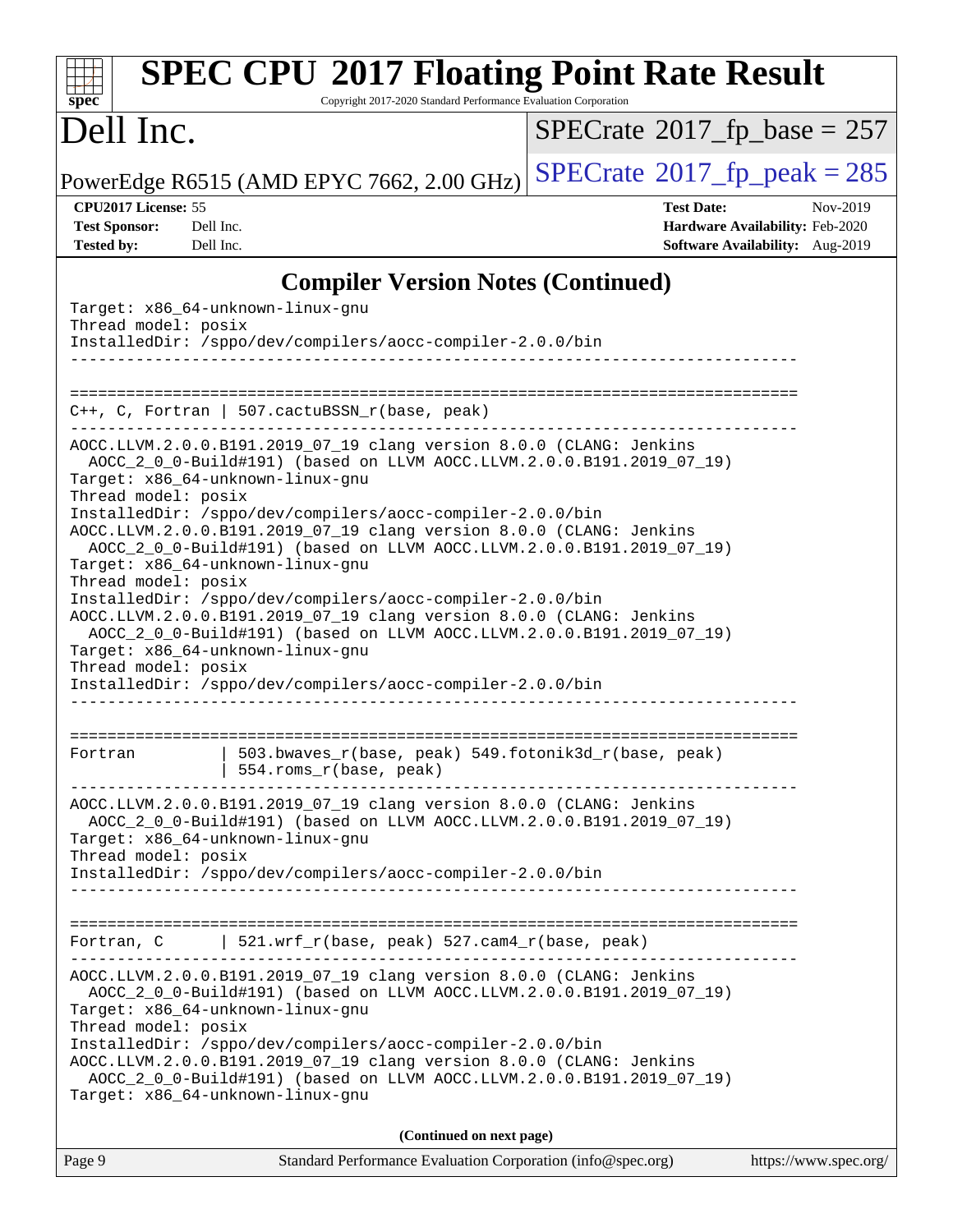## **[SPEC CPU](http://www.spec.org/auto/cpu2017/Docs/result-fields.html#SPECCPU2017FloatingPointRateResult)[2017 Floating Point Rate Result](http://www.spec.org/auto/cpu2017/Docs/result-fields.html#SPECCPU2017FloatingPointRateResult)**

Copyright 2017-2020 Standard Performance Evaluation Corporation

### Dell Inc.

**[spec](http://www.spec.org/)**

 $\pm$   $\prime$ 

 $SPECTate$ <sup>®</sup>[2017\\_fp\\_base =](http://www.spec.org/auto/cpu2017/Docs/result-fields.html#SPECrate2017fpbase) 257

PowerEdge R6515 (AMD EPYC 7662, 2.00 GHz)  $\left|$  [SPECrate](http://www.spec.org/auto/cpu2017/Docs/result-fields.html#SPECrate2017fppeak)®[2017\\_fp\\_peak = 2](http://www.spec.org/auto/cpu2017/Docs/result-fields.html#SPECrate2017fppeak)85

**[Test Sponsor:](http://www.spec.org/auto/cpu2017/Docs/result-fields.html#TestSponsor)** Dell Inc. **[Hardware Availability:](http://www.spec.org/auto/cpu2017/Docs/result-fields.html#HardwareAvailability)** Feb-2020 **[Tested by:](http://www.spec.org/auto/cpu2017/Docs/result-fields.html#Testedby)** Dell Inc. **[Software Availability:](http://www.spec.org/auto/cpu2017/Docs/result-fields.html#SoftwareAvailability)** Aug-2019

**[CPU2017 License:](http://www.spec.org/auto/cpu2017/Docs/result-fields.html#CPU2017License)** 55 **[Test Date:](http://www.spec.org/auto/cpu2017/Docs/result-fields.html#TestDate)** Nov-2019

**[Compiler Version Notes \(Continued\)](http://www.spec.org/auto/cpu2017/Docs/result-fields.html#CompilerVersionNotes)**

Thread model: posix InstalledDir: /sppo/dev/compilers/aocc-compiler-2.0.0/bin ------------------------------------------------------------------------------

### **[Base Compiler Invocation](http://www.spec.org/auto/cpu2017/Docs/result-fields.html#BaseCompilerInvocation)**

[C benchmarks](http://www.spec.org/auto/cpu2017/Docs/result-fields.html#Cbenchmarks): [clang](http://www.spec.org/cpu2017/results/res2020q1/cpu2017-20200119-20549.flags.html#user_CCbase_clang-c)

[C++ benchmarks:](http://www.spec.org/auto/cpu2017/Docs/result-fields.html#CXXbenchmarks) [clang++](http://www.spec.org/cpu2017/results/res2020q1/cpu2017-20200119-20549.flags.html#user_CXXbase_clang-cpp)

[Fortran benchmarks](http://www.spec.org/auto/cpu2017/Docs/result-fields.html#Fortranbenchmarks): [flang](http://www.spec.org/cpu2017/results/res2020q1/cpu2017-20200119-20549.flags.html#user_FCbase_flang)

[Benchmarks using both Fortran and C](http://www.spec.org/auto/cpu2017/Docs/result-fields.html#BenchmarksusingbothFortranandC): [flang](http://www.spec.org/cpu2017/results/res2020q1/cpu2017-20200119-20549.flags.html#user_CC_FCbase_flang) [clang](http://www.spec.org/cpu2017/results/res2020q1/cpu2017-20200119-20549.flags.html#user_CC_FCbase_clang-c)

[Benchmarks using both C and C++](http://www.spec.org/auto/cpu2017/Docs/result-fields.html#BenchmarksusingbothCandCXX): [clang++](http://www.spec.org/cpu2017/results/res2020q1/cpu2017-20200119-20549.flags.html#user_CC_CXXbase_clang-cpp) [clang](http://www.spec.org/cpu2017/results/res2020q1/cpu2017-20200119-20549.flags.html#user_CC_CXXbase_clang-c)

[Benchmarks using Fortran, C, and C++:](http://www.spec.org/auto/cpu2017/Docs/result-fields.html#BenchmarksusingFortranCandCXX) [clang++](http://www.spec.org/cpu2017/results/res2020q1/cpu2017-20200119-20549.flags.html#user_CC_CXX_FCbase_clang-cpp) [clang](http://www.spec.org/cpu2017/results/res2020q1/cpu2017-20200119-20549.flags.html#user_CC_CXX_FCbase_clang-c) [flang](http://www.spec.org/cpu2017/results/res2020q1/cpu2017-20200119-20549.flags.html#user_CC_CXX_FCbase_flang)

### **[Base Portability Flags](http://www.spec.org/auto/cpu2017/Docs/result-fields.html#BasePortabilityFlags)**

 503.bwaves\_r: [-DSPEC\\_LP64](http://www.spec.org/cpu2017/results/res2020q1/cpu2017-20200119-20549.flags.html#suite_baseEXTRA_PORTABILITY503_bwaves_r_DSPEC_LP64) 507.cactuBSSN\_r: [-DSPEC\\_LP64](http://www.spec.org/cpu2017/results/res2020q1/cpu2017-20200119-20549.flags.html#suite_baseEXTRA_PORTABILITY507_cactuBSSN_r_DSPEC_LP64) 508.namd\_r: [-DSPEC\\_LP64](http://www.spec.org/cpu2017/results/res2020q1/cpu2017-20200119-20549.flags.html#suite_baseEXTRA_PORTABILITY508_namd_r_DSPEC_LP64) 510.parest\_r: [-DSPEC\\_LP64](http://www.spec.org/cpu2017/results/res2020q1/cpu2017-20200119-20549.flags.html#suite_baseEXTRA_PORTABILITY510_parest_r_DSPEC_LP64) 511.povray\_r: [-DSPEC\\_LP64](http://www.spec.org/cpu2017/results/res2020q1/cpu2017-20200119-20549.flags.html#suite_baseEXTRA_PORTABILITY511_povray_r_DSPEC_LP64) 519.lbm\_r: [-DSPEC\\_LP64](http://www.spec.org/cpu2017/results/res2020q1/cpu2017-20200119-20549.flags.html#suite_baseEXTRA_PORTABILITY519_lbm_r_DSPEC_LP64) 521.wrf\_r: [-DSPEC\\_CASE\\_FLAG](http://www.spec.org/cpu2017/results/res2020q1/cpu2017-20200119-20549.flags.html#b521.wrf_r_baseCPORTABILITY_DSPEC_CASE_FLAG) [-Mbyteswapio](http://www.spec.org/cpu2017/results/res2020q1/cpu2017-20200119-20549.flags.html#user_baseFPORTABILITY521_wrf_r_F-mbyteswapio_543c39ce38db59bcbc3b888917ef58c313007ae1c27520b689e012995ae261114051d1d5efcb4182d175ce22a6a15532d3a9999882dd2c360e6d853f41da6883) [-DSPEC\\_LP64](http://www.spec.org/cpu2017/results/res2020q1/cpu2017-20200119-20549.flags.html#suite_baseEXTRA_PORTABILITY521_wrf_r_DSPEC_LP64) 526.blender\_r: [-funsigned-char](http://www.spec.org/cpu2017/results/res2020q1/cpu2017-20200119-20549.flags.html#user_baseCPORTABILITY526_blender_r_aocc-unsigned-char) [-D\\_\\_BOOL\\_DEFINED](http://www.spec.org/cpu2017/results/res2020q1/cpu2017-20200119-20549.flags.html#b526.blender_r_baseCXXPORTABILITY_D__BOOL_DEFINED) [-DSPEC\\_LP64](http://www.spec.org/cpu2017/results/res2020q1/cpu2017-20200119-20549.flags.html#suite_baseEXTRA_PORTABILITY526_blender_r_DSPEC_LP64) 527.cam4\_r: [-DSPEC\\_CASE\\_FLAG](http://www.spec.org/cpu2017/results/res2020q1/cpu2017-20200119-20549.flags.html#b527.cam4_r_basePORTABILITY_DSPEC_CASE_FLAG) [-DSPEC\\_LP64](http://www.spec.org/cpu2017/results/res2020q1/cpu2017-20200119-20549.flags.html#suite_baseEXTRA_PORTABILITY527_cam4_r_DSPEC_LP64) 538.imagick\_r: [-DSPEC\\_LP64](http://www.spec.org/cpu2017/results/res2020q1/cpu2017-20200119-20549.flags.html#suite_baseEXTRA_PORTABILITY538_imagick_r_DSPEC_LP64) 544.nab\_r: [-DSPEC\\_LP64](http://www.spec.org/cpu2017/results/res2020q1/cpu2017-20200119-20549.flags.html#suite_baseEXTRA_PORTABILITY544_nab_r_DSPEC_LP64) 549.fotonik3d\_r: [-DSPEC\\_LP64](http://www.spec.org/cpu2017/results/res2020q1/cpu2017-20200119-20549.flags.html#suite_baseEXTRA_PORTABILITY549_fotonik3d_r_DSPEC_LP64) 554.roms\_r: [-DSPEC\\_LP64](http://www.spec.org/cpu2017/results/res2020q1/cpu2017-20200119-20549.flags.html#suite_baseEXTRA_PORTABILITY554_roms_r_DSPEC_LP64)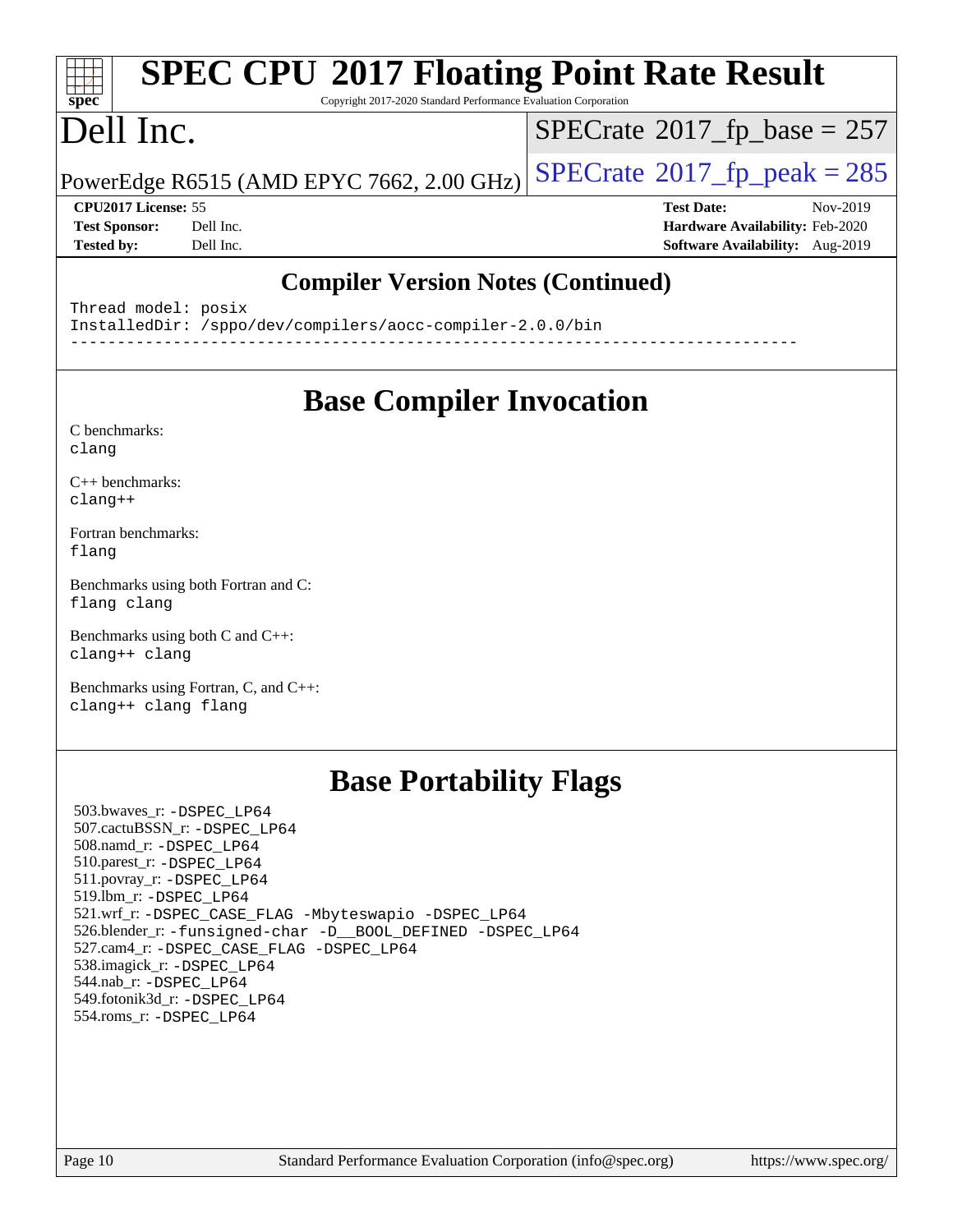| <b>SPEC CPU®2017 Floating Point Rate Result</b><br>Copyright 2017-2020 Standard Performance Evaluation Corporation<br>$spec^*$                                                                                                                                                                                                                                                                                                                                                                                                                                                                                                                  |                                                                                                     |
|-------------------------------------------------------------------------------------------------------------------------------------------------------------------------------------------------------------------------------------------------------------------------------------------------------------------------------------------------------------------------------------------------------------------------------------------------------------------------------------------------------------------------------------------------------------------------------------------------------------------------------------------------|-----------------------------------------------------------------------------------------------------|
| Dell Inc.                                                                                                                                                                                                                                                                                                                                                                                                                                                                                                                                                                                                                                       | $SPECrate^{\circ}2017$ fp base = 257                                                                |
| PowerEdge R6515 (AMD EPYC 7662, 2.00 GHz)                                                                                                                                                                                                                                                                                                                                                                                                                                                                                                                                                                                                       | $SPECTate@2017_fp\_peak = 285$                                                                      |
| CPU2017 License: 55<br><b>Test Sponsor:</b><br>Dell Inc.<br>Dell Inc.<br><b>Tested by:</b>                                                                                                                                                                                                                                                                                                                                                                                                                                                                                                                                                      | <b>Test Date:</b><br>Nov-2019<br>Hardware Availability: Feb-2020<br>Software Availability: Aug-2019 |
| <b>Base Optimization Flags</b>                                                                                                                                                                                                                                                                                                                                                                                                                                                                                                                                                                                                                  |                                                                                                     |
| C benchmarks:<br>-flto -Wl,-mllvm -Wl,-function-specialize<br>-Wl,-mllvm -Wl,-region-vectorize -Wl,-mllvm -Wl,-vector-library=LIBMVEC<br>-Wl,-mllvm -Wl,-reduce-array-computations=3 -03 -ffast-math<br>-march=znver2 -fstruct-layout=3 -mllvm -unroll-threshold=50<br>-fremap-arrays -mllvm -function-specialize -mllvm -enable-gvn-hoist<br>-mllvm -reduce-array-computations=3 -mllvm -global-vectorize-slp<br>-mllvm -vector-library=LIBMVEC -mllvm -inline-threshold=1000<br>-flv-function-specialization -z muldefs -lmvec -lamdlibm -ljemalloc<br>$-Iflang$                                                                              |                                                                                                     |
| $C_{++}$ benchmarks:<br>-std=c++98 -flto -Wl,-mllvm -Wl,-function-specialize<br>-Wl,-mllvm -Wl,-region-vectorize -Wl,-mllvm -Wl,-vector-library=LIBMVEC<br>-Wl,-mllvm -Wl,-reduce-array-computations=3<br>-Wl,-mllvm -Wl,-suppress-fmas -03 -ffast-math -march=znver2<br>-mllvm -loop-unswitch-threshold=200000 -mllvm -vector-library=LIBMVEC<br>-mllvm -unroll-threshold=100 -flv-function-specialization<br>-mllvm -enable-partial-unswitch -z muldefs -lmvec -lamdlibm<br>-ljemalloc -lflang                                                                                                                                                |                                                                                                     |
| Fortran benchmarks:<br>-flto -Wl,-mllvm -Wl,-function-specialize<br>-Wl,-mllvm -Wl,-region-vectorize -Wl,-mllvm -Wl,-vector-library=LIBMVEC<br>-Wl,-mllvm -Wl,-reduce-array-computations=3 -03 -march=znver2<br>-funroll-loops -Mrecursive -mllvm -vector-library=LIBMVEC -z muldefs<br>-Kieee -fno-finite-math-only -lmvec -lamdlibm -ljemalloc -lflang                                                                                                                                                                                                                                                                                        |                                                                                                     |
| Benchmarks using both Fortran and C:<br>-flto -Wl,-mllvm -Wl,-function-specialize<br>-Wl,-mllvm -Wl,-region-vectorize -Wl,-mllvm -Wl,-vector-library=LIBMVEC<br>-Wl,-mllvm -Wl,-reduce-array-computations=3 -03 -ffast-math<br>-march=znver2 -fstruct-layout=3 -mllvm -unroll-threshold=50<br>-fremap-arrays -mllvm -function-specialize -mllvm -enable-gvn-hoist<br>-mllvm -reduce-array-computations=3 -mllvm -global-vectorize-slp<br>-mllvm -vector-library=LIBMVEC -mllvm -inline-threshold=1000<br>-flv-function-specialization -funroll-loops -Mrecursive -z muldefs<br>-Kieee -fno-finite-math-only -lmvec -lamdlibm -ljemalloc -lflang |                                                                                                     |
| Benchmarks using both $C$ and $C_{++}$ :<br>-std=c++98 -flto -Wl,-mllvm -Wl,-function-specialize<br>-Wl,-mllvm -Wl,-region-vectorize -Wl,-mllvm -Wl,-vector-library=LIBMVEC<br>-Wl,-mllvm -Wl,-reduce-array-computations=3<br>-Wl,-mllvm -Wl,-suppress-fmas -O3 -ffast-math -march=znver2<br>-fstruct-layout=3 -mllvm -unroll-threshold=50 -fremap-arrays<br>-mllvm -function-specialize -mllvm -enable-gvn-hoist                                                                                                                                                                                                                               |                                                                                                     |
| (Continued on next page)                                                                                                                                                                                                                                                                                                                                                                                                                                                                                                                                                                                                                        |                                                                                                     |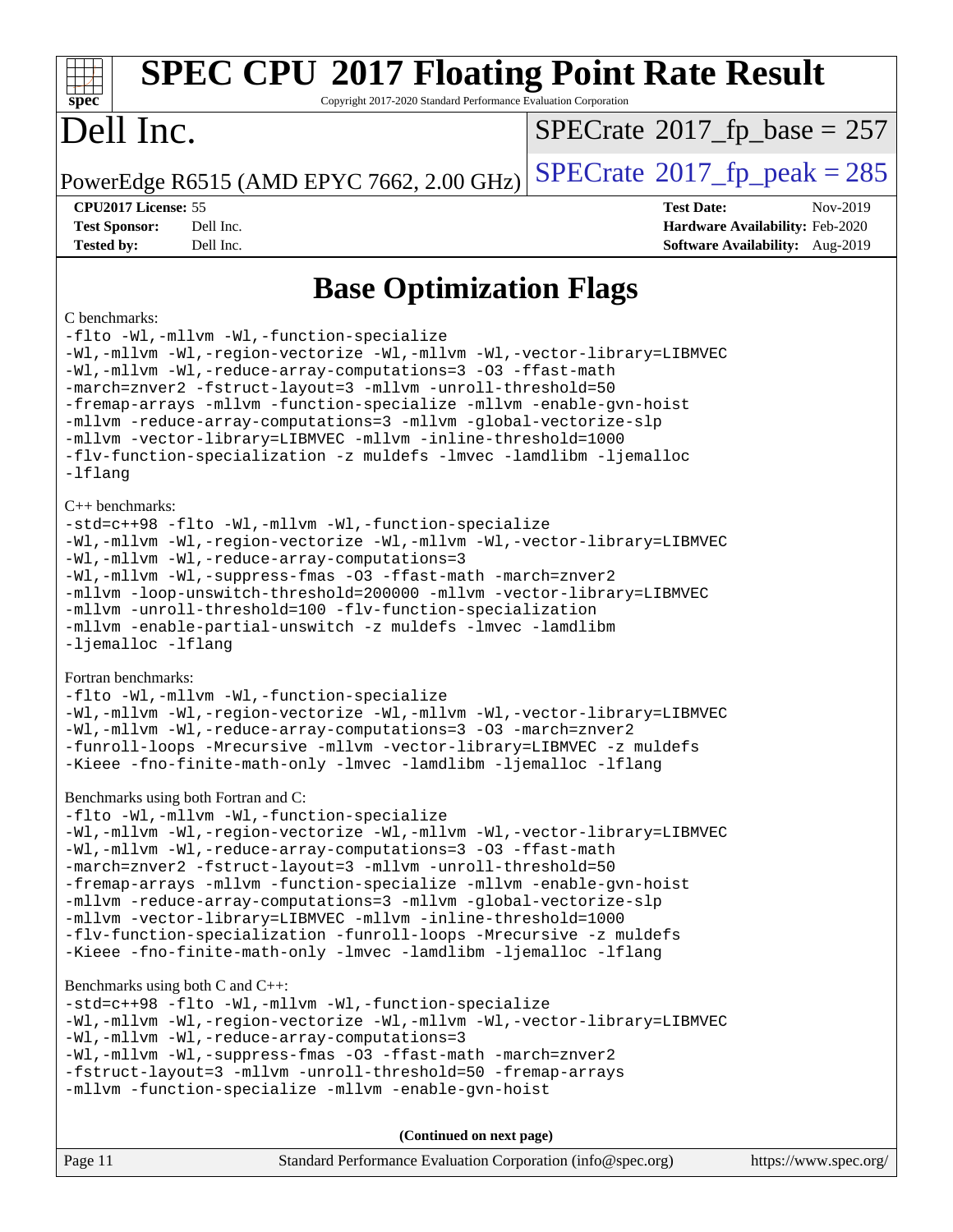#### **[SPEC CPU](http://www.spec.org/auto/cpu2017/Docs/result-fields.html#SPECCPU2017FloatingPointRateResult)[2017 Floating Point Rate Result](http://www.spec.org/auto/cpu2017/Docs/result-fields.html#SPECCPU2017FloatingPointRateResult)**  $\pm$   $\prime$ **[spec](http://www.spec.org/)** Copyright 2017-2020 Standard Performance Evaluation Corporation Dell Inc.  $SPECTate$ <sup>®</sup>[2017\\_fp\\_base =](http://www.spec.org/auto/cpu2017/Docs/result-fields.html#SPECrate2017fpbase) 257 PowerEdge R6515 (AMD EPYC 7662, 2.00 GHz)  $\left|$  [SPECrate](http://www.spec.org/auto/cpu2017/Docs/result-fields.html#SPECrate2017fppeak)®[2017\\_fp\\_peak = 2](http://www.spec.org/auto/cpu2017/Docs/result-fields.html#SPECrate2017fppeak)85 **[CPU2017 License:](http://www.spec.org/auto/cpu2017/Docs/result-fields.html#CPU2017License)** 55 **[Test Date:](http://www.spec.org/auto/cpu2017/Docs/result-fields.html#TestDate)** Nov-2019 **[Test Sponsor:](http://www.spec.org/auto/cpu2017/Docs/result-fields.html#TestSponsor)** Dell Inc. **[Hardware Availability:](http://www.spec.org/auto/cpu2017/Docs/result-fields.html#HardwareAvailability)** Feb-2020 **[Tested by:](http://www.spec.org/auto/cpu2017/Docs/result-fields.html#Testedby)** Dell Inc. **[Software Availability:](http://www.spec.org/auto/cpu2017/Docs/result-fields.html#SoftwareAvailability)** Aug-2019 **[Base Optimization Flags \(Continued\)](http://www.spec.org/auto/cpu2017/Docs/result-fields.html#BaseOptimizationFlags)** [Benchmarks using both C and C++](http://www.spec.org/auto/cpu2017/Docs/result-fields.html#BenchmarksusingbothCandCXX) (continued): [-mllvm -reduce-array-computations=3](http://www.spec.org/cpu2017/results/res2020q1/cpu2017-20200119-20549.flags.html#user_CC_CXXbase_F-reduce-array-computations_aceadb8604558b566e0e3a0d7a3c1533923dd1fa0889614e16288028922629a28d5695c24d3b3be4306b1e311c54317dfffe3a2e57fbcaabc737a1798de39145) [-mllvm -global-vectorize-slp](http://www.spec.org/cpu2017/results/res2020q1/cpu2017-20200119-20549.flags.html#user_CC_CXXbase_F-global-vectorize-slp_a3935e8627af4ced727033b1ffd4db27f4d541a363d28d82bf4c2925fb3a0fd4115d6e42d13a2829f9e024d6608eb67a85cb49770f2da5c5ac8dbc737afad603) [-mllvm -vector-library=LIBMVEC](http://www.spec.org/cpu2017/results/res2020q1/cpu2017-20200119-20549.flags.html#user_CC_CXXbase_F-use-vector-library_e584e20b4f7ec96aa109254b65d8e01d864f3d68580371b9d93ed7c338191d4cfce20c3c864632264effc6bbe4c7c38153d02096a342ee92501c4a53204a7871) [-mllvm -inline-threshold=1000](http://www.spec.org/cpu2017/results/res2020q1/cpu2017-20200119-20549.flags.html#user_CC_CXXbase_dragonegg-llvm-inline-threshold_b7832241b0a6397e4ecdbaf0eb7defdc10f885c2a282fa3240fdc99844d543fda39cf8a4a9dccf68cf19b5438ac3b455264f478df15da0f4988afa40d8243bab) [-flv-function-specialization](http://www.spec.org/cpu2017/results/res2020q1/cpu2017-20200119-20549.flags.html#user_CC_CXXbase_F-flv-function-specialization) [-mllvm -loop-unswitch-threshold=200000](http://www.spec.org/cpu2017/results/res2020q1/cpu2017-20200119-20549.flags.html#user_CC_CXXbase_F-loop-unswitch-threshold_f9a82ae3270e55b5fbf79d0d96ee93606b73edbbe527d20b18b7bff1a3a146ad50cfc7454c5297978340ae9213029016a7d16221274d672d3f7f42ed25274e1d) [-mllvm -unroll-threshold=100](http://www.spec.org/cpu2017/results/res2020q1/cpu2017-20200119-20549.flags.html#user_CC_CXXbase_F-unroll-threshold_2755d0c78138845d361fa1543e3a063fffa198df9b3edf0cfb856bbc88a81e1769b12ac7a550c5d35197be55360db1a3f95a8d1304df999456cabf5120c45168) [-mllvm -enable-partial-unswitch](http://www.spec.org/cpu2017/results/res2020q1/cpu2017-20200119-20549.flags.html#user_CC_CXXbase_F-enable-partial-unswitch_6e1c33f981d77963b1eaf834973128a7f33ce3f8e27f54689656697a35e89dcc875281e0e6283d043e32f367dcb605ba0e307a92e830f7e326789fa6c61b35d3) [-z muldefs](http://www.spec.org/cpu2017/results/res2020q1/cpu2017-20200119-20549.flags.html#user_CC_CXXbase_aocc-muldefs) [-lmvec](http://www.spec.org/cpu2017/results/res2020q1/cpu2017-20200119-20549.flags.html#user_CC_CXXbase_F-lmvec) [-lamdlibm](http://www.spec.org/cpu2017/results/res2020q1/cpu2017-20200119-20549.flags.html#user_CC_CXXbase_F-lamdlibm) [-ljemalloc](http://www.spec.org/cpu2017/results/res2020q1/cpu2017-20200119-20549.flags.html#user_CC_CXXbase_jemalloc-lib) [-lflang](http://www.spec.org/cpu2017/results/res2020q1/cpu2017-20200119-20549.flags.html#user_CC_CXXbase_F-lflang) [Benchmarks using Fortran, C, and C++](http://www.spec.org/auto/cpu2017/Docs/result-fields.html#BenchmarksusingFortranCandCXX): [-std=c++98](http://www.spec.org/cpu2017/results/res2020q1/cpu2017-20200119-20549.flags.html#user_CC_CXX_FCbase_std-cpp) [-flto](http://www.spec.org/cpu2017/results/res2020q1/cpu2017-20200119-20549.flags.html#user_CC_CXX_FCbase_aocc-flto) [-Wl,-mllvm -Wl,-function-specialize](http://www.spec.org/cpu2017/results/res2020q1/cpu2017-20200119-20549.flags.html#user_CC_CXX_FCbase_F-function-specialize_7e7e661e57922243ee67c9a1251cb8910e607325179a0ce7f2884e09a6f5d4a5ef0ae4f37e8a2a11c95fc48e931f06dc2b6016f14b511fcb441e048bef1b065a) [-Wl,-mllvm -Wl,-region-vectorize](http://www.spec.org/cpu2017/results/res2020q1/cpu2017-20200119-20549.flags.html#user_CC_CXX_FCbase_F-region-vectorize_fb6c6b5aa293c88efc6c7c2b52b20755e943585b1fe8658c35afef78727fff56e1a56891413c30e36b8e2a6f9a71126986319243e80eb6110b78b288f533c52b) [-Wl,-mllvm -Wl,-vector-library=LIBMVEC](http://www.spec.org/cpu2017/results/res2020q1/cpu2017-20200119-20549.flags.html#user_CC_CXX_FCbase_F-use-vector-library_0a14b27fae317f283640384a31f7bfcc2bd4c1d0b5cfc618a3a430800c9b20217b00f61303eff223a3251b4f06ffbc9739dc5296db9d1fbb9ad24a3939d86d66) [-Wl,-mllvm -Wl,-reduce-array-computations=3](http://www.spec.org/cpu2017/results/res2020q1/cpu2017-20200119-20549.flags.html#user_CC_CXX_FCbase_F-reduce-array-computations_b882aefe7a5dda4e33149f6299762b9a720dace3e498e13756f4c04e5a19edf5315c1f3993de2e61ec41e8c206231f84e05da7040e1bb5d69ba27d10a12507e4) [-Wl,-mllvm -Wl,-suppress-fmas](http://www.spec.org/cpu2017/results/res2020q1/cpu2017-20200119-20549.flags.html#user_CC_CXX_FCbase_F-suppress-fmas_f00f00630e4a059e8af9c161e9bbf420bcf19890a7f99d5933525e66aa4b0bb3ab2339d2b12d97d3a5f5d271e839fe9c109938e91fe06230fb53651590cfa1e8) [-O3](http://www.spec.org/cpu2017/results/res2020q1/cpu2017-20200119-20549.flags.html#user_CC_CXX_FCbase_F-O3) [-ffast-math](http://www.spec.org/cpu2017/results/res2020q1/cpu2017-20200119-20549.flags.html#user_CC_CXX_FCbase_aocc-ffast-math) [-march=znver2](http://www.spec.org/cpu2017/results/res2020q1/cpu2017-20200119-20549.flags.html#user_CC_CXX_FCbase_aocc-march_3e2e19cff2eeef60c5d90b059483627c9ea47eca6d66670dbd53f9185f6439e27eb5e104cf773e9e8ab18c8842ce63e461a3e948d0214bd567ef3ade411bf467) [-fstruct-layout=3](http://www.spec.org/cpu2017/results/res2020q1/cpu2017-20200119-20549.flags.html#user_CC_CXX_FCbase_F-struct-layout) [-mllvm -unroll-threshold=50](http://www.spec.org/cpu2017/results/res2020q1/cpu2017-20200119-20549.flags.html#user_CC_CXX_FCbase_F-unroll-threshold_458874500b2c105d6d5cb4d7a611c40e2b16e9e3d26b355fea72d644c3673b4de4b3932662f0ed3dbec75c491a13da2d2ca81180bd779dc531083ef1e1e549dc) [-fremap-arrays](http://www.spec.org/cpu2017/results/res2020q1/cpu2017-20200119-20549.flags.html#user_CC_CXX_FCbase_F-fremap-arrays)

**[Peak Compiler Invocation](http://www.spec.org/auto/cpu2017/Docs/result-fields.html#PeakCompilerInvocation)**

[C benchmarks](http://www.spec.org/auto/cpu2017/Docs/result-fields.html#Cbenchmarks): [clang](http://www.spec.org/cpu2017/results/res2020q1/cpu2017-20200119-20549.flags.html#user_CCpeak_clang-c)

[C++ benchmarks:](http://www.spec.org/auto/cpu2017/Docs/result-fields.html#CXXbenchmarks) [clang++](http://www.spec.org/cpu2017/results/res2020q1/cpu2017-20200119-20549.flags.html#user_CXXpeak_clang-cpp)

[Fortran benchmarks](http://www.spec.org/auto/cpu2017/Docs/result-fields.html#Fortranbenchmarks): [flang](http://www.spec.org/cpu2017/results/res2020q1/cpu2017-20200119-20549.flags.html#user_FCpeak_flang)

[Benchmarks using both Fortran and C](http://www.spec.org/auto/cpu2017/Docs/result-fields.html#BenchmarksusingbothFortranandC): [flang](http://www.spec.org/cpu2017/results/res2020q1/cpu2017-20200119-20549.flags.html#user_CC_FCpeak_flang) [clang](http://www.spec.org/cpu2017/results/res2020q1/cpu2017-20200119-20549.flags.html#user_CC_FCpeak_clang-c)

[-lmvec](http://www.spec.org/cpu2017/results/res2020q1/cpu2017-20200119-20549.flags.html#user_CC_CXX_FCbase_F-lmvec) [-lamdlibm](http://www.spec.org/cpu2017/results/res2020q1/cpu2017-20200119-20549.flags.html#user_CC_CXX_FCbase_F-lamdlibm) [-ljemalloc](http://www.spec.org/cpu2017/results/res2020q1/cpu2017-20200119-20549.flags.html#user_CC_CXX_FCbase_jemalloc-lib) [-lflang](http://www.spec.org/cpu2017/results/res2020q1/cpu2017-20200119-20549.flags.html#user_CC_CXX_FCbase_F-lflang)

[-mllvm -function-specialize](http://www.spec.org/cpu2017/results/res2020q1/cpu2017-20200119-20549.flags.html#user_CC_CXX_FCbase_F-function-specialize_233b3bdba86027f1b094368157e481c5bc59f40286dc25bfadc1858dcd5745c24fd30d5f188710db7fea399bcc9f44a80b3ce3aacc70a8870250c3ae5e1f35b8) [-mllvm -enable-gvn-hoist](http://www.spec.org/cpu2017/results/res2020q1/cpu2017-20200119-20549.flags.html#user_CC_CXX_FCbase_F-enable-gvn-hoist_e5856354646dd6ca1333a0ad99b817e4cf8932b91b82809fd8fd47ceff7b22a89eba5c98fd3e3fa5200368fd772cec3dd56abc3c8f7b655a71b9f9848dddedd5)

[-mllvm -reduce-array-computations=3](http://www.spec.org/cpu2017/results/res2020q1/cpu2017-20200119-20549.flags.html#user_CC_CXX_FCbase_F-reduce-array-computations_aceadb8604558b566e0e3a0d7a3c1533923dd1fa0889614e16288028922629a28d5695c24d3b3be4306b1e311c54317dfffe3a2e57fbcaabc737a1798de39145) [-mllvm -global-vectorize-slp](http://www.spec.org/cpu2017/results/res2020q1/cpu2017-20200119-20549.flags.html#user_CC_CXX_FCbase_F-global-vectorize-slp_a3935e8627af4ced727033b1ffd4db27f4d541a363d28d82bf4c2925fb3a0fd4115d6e42d13a2829f9e024d6608eb67a85cb49770f2da5c5ac8dbc737afad603) [-mllvm -vector-library=LIBMVEC](http://www.spec.org/cpu2017/results/res2020q1/cpu2017-20200119-20549.flags.html#user_CC_CXX_FCbase_F-use-vector-library_e584e20b4f7ec96aa109254b65d8e01d864f3d68580371b9d93ed7c338191d4cfce20c3c864632264effc6bbe4c7c38153d02096a342ee92501c4a53204a7871) [-mllvm -inline-threshold=1000](http://www.spec.org/cpu2017/results/res2020q1/cpu2017-20200119-20549.flags.html#user_CC_CXX_FCbase_dragonegg-llvm-inline-threshold_b7832241b0a6397e4ecdbaf0eb7defdc10f885c2a282fa3240fdc99844d543fda39cf8a4a9dccf68cf19b5438ac3b455264f478df15da0f4988afa40d8243bab)

[-mllvm -unroll-threshold=100](http://www.spec.org/cpu2017/results/res2020q1/cpu2017-20200119-20549.flags.html#user_CC_CXX_FCbase_F-unroll-threshold_2755d0c78138845d361fa1543e3a063fffa198df9b3edf0cfb856bbc88a81e1769b12ac7a550c5d35197be55360db1a3f95a8d1304df999456cabf5120c45168) [-mllvm -enable-partial-unswitch](http://www.spec.org/cpu2017/results/res2020q1/cpu2017-20200119-20549.flags.html#user_CC_CXX_FCbase_F-enable-partial-unswitch_6e1c33f981d77963b1eaf834973128a7f33ce3f8e27f54689656697a35e89dcc875281e0e6283d043e32f367dcb605ba0e307a92e830f7e326789fa6c61b35d3)

[-flv-function-specialization](http://www.spec.org/cpu2017/results/res2020q1/cpu2017-20200119-20549.flags.html#user_CC_CXX_FCbase_F-flv-function-specialization) [-mllvm -loop-unswitch-threshold=200000](http://www.spec.org/cpu2017/results/res2020q1/cpu2017-20200119-20549.flags.html#user_CC_CXX_FCbase_F-loop-unswitch-threshold_f9a82ae3270e55b5fbf79d0d96ee93606b73edbbe527d20b18b7bff1a3a146ad50cfc7454c5297978340ae9213029016a7d16221274d672d3f7f42ed25274e1d)

[-funroll-loops](http://www.spec.org/cpu2017/results/res2020q1/cpu2017-20200119-20549.flags.html#user_CC_CXX_FCbase_aocc-unroll-loops) [-Mrecursive](http://www.spec.org/cpu2017/results/res2020q1/cpu2017-20200119-20549.flags.html#user_CC_CXX_FCbase_F-mrecursive_20a145d63f12d5750a899e17d4450b5b8b40330a9bb4af13688ca650e6fb30857bbbe44fb35cdbb895df6e5b2769de0a0d7659f51ff17acfbef6febafec4023f) [-z muldefs](http://www.spec.org/cpu2017/results/res2020q1/cpu2017-20200119-20549.flags.html#user_CC_CXX_FCbase_aocc-muldefs) [-Kieee](http://www.spec.org/cpu2017/results/res2020q1/cpu2017-20200119-20549.flags.html#user_CC_CXX_FCbase_F-kieee) [-fno-finite-math-only](http://www.spec.org/cpu2017/results/res2020q1/cpu2017-20200119-20549.flags.html#user_CC_CXX_FCbase_aocc-fno-finite-math-only)

[Benchmarks using both C and C++](http://www.spec.org/auto/cpu2017/Docs/result-fields.html#BenchmarksusingbothCandCXX): [clang++](http://www.spec.org/cpu2017/results/res2020q1/cpu2017-20200119-20549.flags.html#user_CC_CXXpeak_clang-cpp) [clang](http://www.spec.org/cpu2017/results/res2020q1/cpu2017-20200119-20549.flags.html#user_CC_CXXpeak_clang-c)

[Benchmarks using Fortran, C, and C++:](http://www.spec.org/auto/cpu2017/Docs/result-fields.html#BenchmarksusingFortranCandCXX) [clang++](http://www.spec.org/cpu2017/results/res2020q1/cpu2017-20200119-20549.flags.html#user_CC_CXX_FCpeak_clang-cpp) [clang](http://www.spec.org/cpu2017/results/res2020q1/cpu2017-20200119-20549.flags.html#user_CC_CXX_FCpeak_clang-c) [flang](http://www.spec.org/cpu2017/results/res2020q1/cpu2017-20200119-20549.flags.html#user_CC_CXX_FCpeak_flang)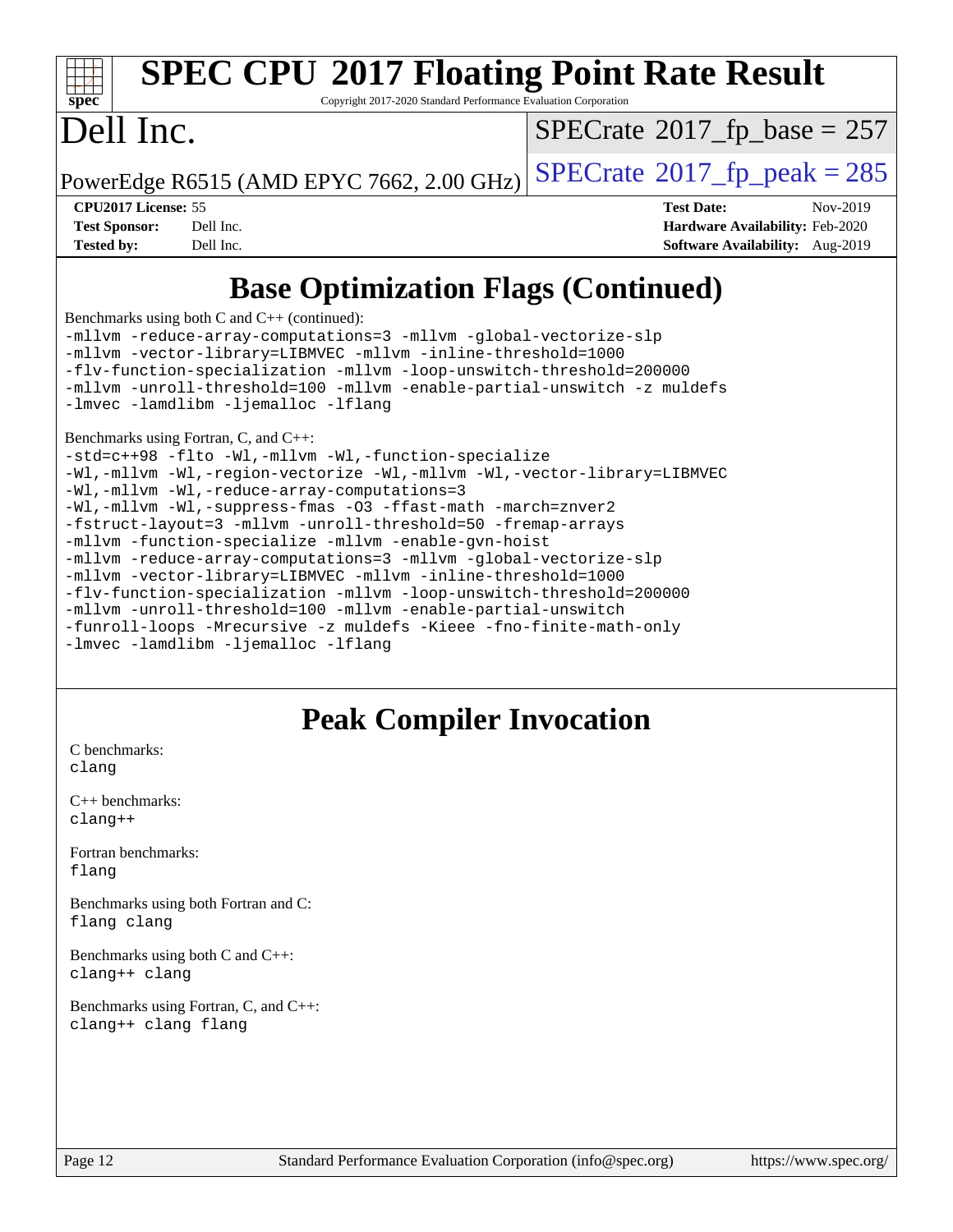## **[SPEC CPU](http://www.spec.org/auto/cpu2017/Docs/result-fields.html#SPECCPU2017FloatingPointRateResult)[2017 Floating Point Rate Result](http://www.spec.org/auto/cpu2017/Docs/result-fields.html#SPECCPU2017FloatingPointRateResult)**

Copyright 2017-2020 Standard Performance Evaluation Corporation

### Dell Inc.

**[spec](http://www.spec.org/)**

 $SPECTate$ <sup>®</sup>[2017\\_fp\\_base =](http://www.spec.org/auto/cpu2017/Docs/result-fields.html#SPECrate2017fpbase) 257

PowerEdge R6515 (AMD EPYC 7662, 2.00 GHz)  $\text{SPECrate}^{\circ}2017$  $\text{SPECrate}^{\circ}2017$  $\text{SPECrate}^{\circ}2017$  fp peak = 285

**[Tested by:](http://www.spec.org/auto/cpu2017/Docs/result-fields.html#Testedby)** Dell Inc. **[Software Availability:](http://www.spec.org/auto/cpu2017/Docs/result-fields.html#SoftwareAvailability)** Aug-2019

**[CPU2017 License:](http://www.spec.org/auto/cpu2017/Docs/result-fields.html#CPU2017License)** 55 **[Test Date:](http://www.spec.org/auto/cpu2017/Docs/result-fields.html#TestDate)** Nov-2019 **[Test Sponsor:](http://www.spec.org/auto/cpu2017/Docs/result-fields.html#TestSponsor)** Dell Inc. **[Hardware Availability:](http://www.spec.org/auto/cpu2017/Docs/result-fields.html#HardwareAvailability)** Feb-2020

### **[Peak Portability Flags](http://www.spec.org/auto/cpu2017/Docs/result-fields.html#PeakPortabilityFlags)**

Same as Base Portability Flags

### **[Peak Optimization Flags](http://www.spec.org/auto/cpu2017/Docs/result-fields.html#PeakOptimizationFlags)**

[C benchmarks](http://www.spec.org/auto/cpu2017/Docs/result-fields.html#Cbenchmarks):

519.lbm\_r: basepeak = yes

```
 538.imagick_r: -flto -Wl,-mllvm -Wl,-function-specialize
-Wl,-mllvm -Wl,-region-vectorize
-Wl,-mllvm -Wl,-vector-library=LIBMVEC
-Wl,-mllvm -Wl,-reduce-array-computations=3 -Ofast
-march=znver2 -mno-sse4a -fstruct-layout=5
-mllvm -vectorize-memory-aggressively
-mllvm -function-specialize -mllvm -enable-gvn-hoist
-mllvm -unroll-threshold=50 -fremap-arrays
-mllvm -vector-library=LIBMVEC
-mllvm -reduce-array-computations=3
-mllvm -global-vectorize-slp -mllvm -inline-threshold=1000
-flv-function-specialization -lmvec -lamdlibm -ljemalloc
-lflang
 544.nab_r: Same as 538.imagick_r
```
[C++ benchmarks:](http://www.spec.org/auto/cpu2017/Docs/result-fields.html#CXXbenchmarks)

```
 508.namd_r: -std=c++98 -flto -Wl,-mllvm -Wl,-function-specialize
-Wl,-mllvm -Wl,-region-vectorize
-Wl,-mllvm -Wl,-vector-library=LIBMVEC
-Wl,-mllvm -Wl,-reduce-array-computations=3 -Ofast
-march=znver2 -flv-function-specialization
-mllvm -unroll-threshold=100
-mllvm -enable-partial-unswitch
-mllvm -loop-unswitch-threshold=200000
-mllvm -vector-library=LIBMVEC
-mllvm -inline-threshold=1000 -lmvec -lamdlibm -ljemalloc
-lflang
 510.parest_r: -std=c++98 -flto -Wl,-mllvm -Wl,-function-specialize
-Wl,-mllvm -Wl,-region-vectorize
-Wl,-mllvm -Wl,-vector-library=LIBMVEC
-Wl,-mllvm -Wl,-reduce-array-computations=3
```
[-Wl,-mllvm -Wl,-suppress-fmas](http://www.spec.org/cpu2017/results/res2020q1/cpu2017-20200119-20549.flags.html#user_peakLDCXXFLAGS510_parest_r_F-suppress-fmas_f00f00630e4a059e8af9c161e9bbf420bcf19890a7f99d5933525e66aa4b0bb3ab2339d2b12d97d3a5f5d271e839fe9c109938e91fe06230fb53651590cfa1e8) [-Ofast](http://www.spec.org/cpu2017/results/res2020q1/cpu2017-20200119-20549.flags.html#user_peakCXXOPTIMIZE510_parest_r_aocc-Ofast) [-march=znver2](http://www.spec.org/cpu2017/results/res2020q1/cpu2017-20200119-20549.flags.html#user_peakCXXOPTIMIZE510_parest_r_aocc-march_3e2e19cff2eeef60c5d90b059483627c9ea47eca6d66670dbd53f9185f6439e27eb5e104cf773e9e8ab18c8842ce63e461a3e948d0214bd567ef3ade411bf467) [-flv-function-specialization](http://www.spec.org/cpu2017/results/res2020q1/cpu2017-20200119-20549.flags.html#user_peakCXXOPTIMIZE510_parest_r_F-flv-function-specialization) [-mllvm -unroll-threshold=100](http://www.spec.org/cpu2017/results/res2020q1/cpu2017-20200119-20549.flags.html#user_peakCXXOPTIMIZE510_parest_r_F-unroll-threshold_2755d0c78138845d361fa1543e3a063fffa198df9b3edf0cfb856bbc88a81e1769b12ac7a550c5d35197be55360db1a3f95a8d1304df999456cabf5120c45168)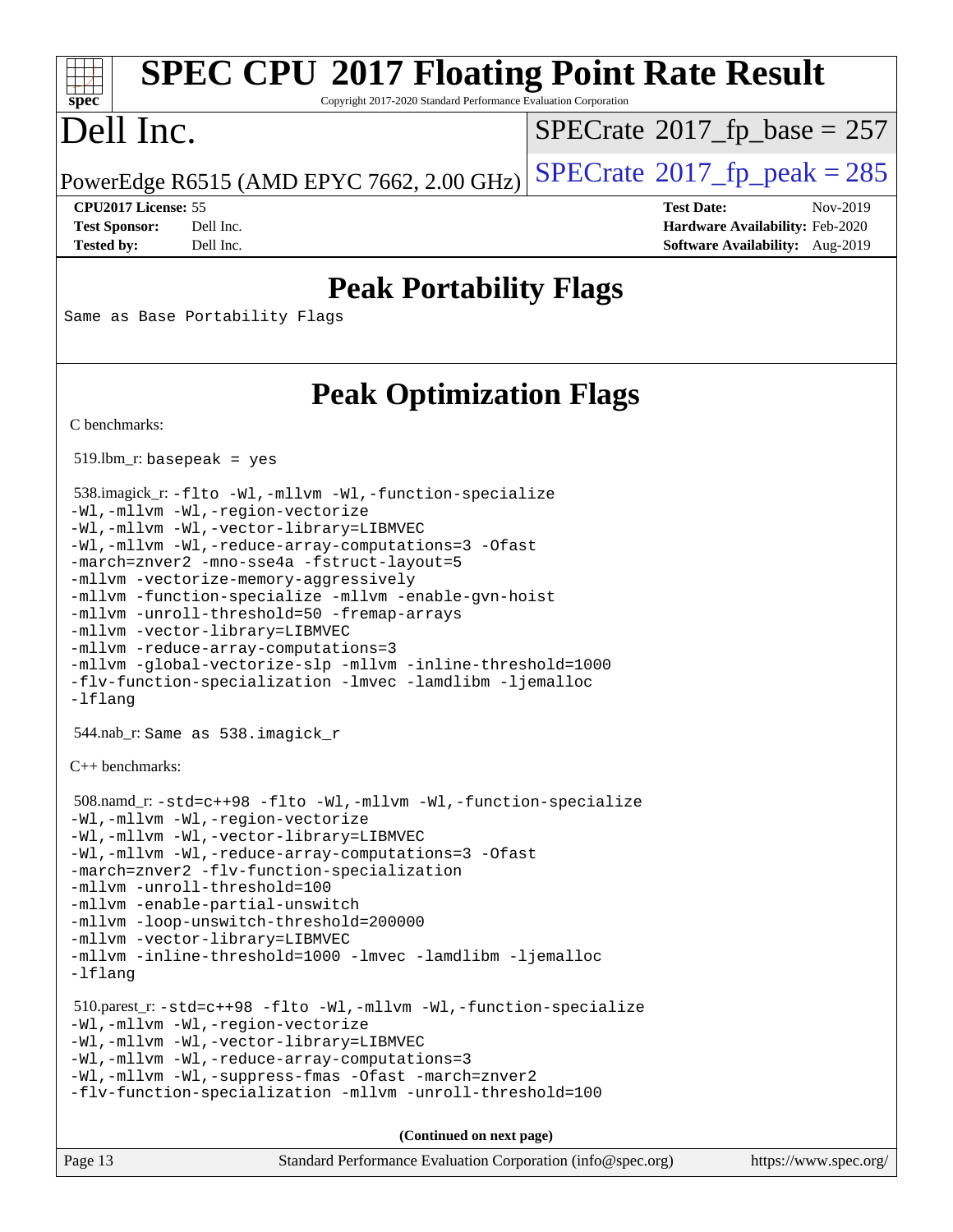# **[spec](http://www.spec.org/)**

## **[SPEC CPU](http://www.spec.org/auto/cpu2017/Docs/result-fields.html#SPECCPU2017FloatingPointRateResult)[2017 Floating Point Rate Result](http://www.spec.org/auto/cpu2017/Docs/result-fields.html#SPECCPU2017FloatingPointRateResult)**

Copyright 2017-2020 Standard Performance Evaluation Corporation

### Dell Inc.

 $SPECTate$ <sup>®</sup>[2017\\_fp\\_base =](http://www.spec.org/auto/cpu2017/Docs/result-fields.html#SPECrate2017fpbase) 257

PowerEdge R6515 (AMD EPYC 7662, 2.00 GHz)  $\text{SPECrate}^{\circ}2017$  $\text{SPECrate}^{\circ}2017$  $\text{SPECrate}^{\circ}2017$  fp peak = 285

**[CPU2017 License:](http://www.spec.org/auto/cpu2017/Docs/result-fields.html#CPU2017License)** 55 **[Test Date:](http://www.spec.org/auto/cpu2017/Docs/result-fields.html#TestDate)** Nov-2019 **[Test Sponsor:](http://www.spec.org/auto/cpu2017/Docs/result-fields.html#TestSponsor)** Dell Inc. **[Hardware Availability:](http://www.spec.org/auto/cpu2017/Docs/result-fields.html#HardwareAvailability)** Feb-2020 **[Tested by:](http://www.spec.org/auto/cpu2017/Docs/result-fields.html#Testedby)** Dell Inc. **[Software Availability:](http://www.spec.org/auto/cpu2017/Docs/result-fields.html#SoftwareAvailability)** Aug-2019

### **[Peak Optimization Flags \(Continued\)](http://www.spec.org/auto/cpu2017/Docs/result-fields.html#PeakOptimizationFlags)**

510.parest r (continued): [-mllvm -enable-partial-unswitch](http://www.spec.org/cpu2017/results/res2020q1/cpu2017-20200119-20549.flags.html#user_peakCXXOPTIMIZE510_parest_r_F-enable-partial-unswitch_6e1c33f981d77963b1eaf834973128a7f33ce3f8e27f54689656697a35e89dcc875281e0e6283d043e32f367dcb605ba0e307a92e830f7e326789fa6c61b35d3) [-mllvm -loop-unswitch-threshold=200000](http://www.spec.org/cpu2017/results/res2020q1/cpu2017-20200119-20549.flags.html#user_peakCXXOPTIMIZE510_parest_r_F-loop-unswitch-threshold_f9a82ae3270e55b5fbf79d0d96ee93606b73edbbe527d20b18b7bff1a3a146ad50cfc7454c5297978340ae9213029016a7d16221274d672d3f7f42ed25274e1d) [-mllvm -vector-library=LIBMVEC](http://www.spec.org/cpu2017/results/res2020q1/cpu2017-20200119-20549.flags.html#user_peakCXXOPTIMIZE510_parest_r_F-use-vector-library_e584e20b4f7ec96aa109254b65d8e01d864f3d68580371b9d93ed7c338191d4cfce20c3c864632264effc6bbe4c7c38153d02096a342ee92501c4a53204a7871) [-mllvm -inline-threshold=1000](http://www.spec.org/cpu2017/results/res2020q1/cpu2017-20200119-20549.flags.html#user_peakCXXOPTIMIZE510_parest_r_dragonegg-llvm-inline-threshold_b7832241b0a6397e4ecdbaf0eb7defdc10f885c2a282fa3240fdc99844d543fda39cf8a4a9dccf68cf19b5438ac3b455264f478df15da0f4988afa40d8243bab) [-lmvec](http://www.spec.org/cpu2017/results/res2020q1/cpu2017-20200119-20549.flags.html#user_peakEXTRA_LIBS510_parest_r_F-lmvec) [-lamdlibm](http://www.spec.org/cpu2017/results/res2020q1/cpu2017-20200119-20549.flags.html#user_peakEXTRA_LIBS510_parest_r_F-lamdlibm) [-ljemalloc](http://www.spec.org/cpu2017/results/res2020q1/cpu2017-20200119-20549.flags.html#user_peakEXTRA_LIBS510_parest_r_jemalloc-lib) [-lflang](http://www.spec.org/cpu2017/results/res2020q1/cpu2017-20200119-20549.flags.html#user_peakEXTRA_LIBS510_parest_r_F-lflang) [Fortran benchmarks](http://www.spec.org/auto/cpu2017/Docs/result-fields.html#Fortranbenchmarks): 503.bwaves\_r: [-flto](http://www.spec.org/cpu2017/results/res2020q1/cpu2017-20200119-20549.flags.html#user_peakFOPTIMIZELDFLAGS503_bwaves_r_aocc-flto) [-Wl,-mllvm -Wl,-function-specialize](http://www.spec.org/cpu2017/results/res2020q1/cpu2017-20200119-20549.flags.html#user_peakLDFLAGS503_bwaves_r_F-function-specialize_7e7e661e57922243ee67c9a1251cb8910e607325179a0ce7f2884e09a6f5d4a5ef0ae4f37e8a2a11c95fc48e931f06dc2b6016f14b511fcb441e048bef1b065a) [-Wl,-mllvm -Wl,-region-vectorize](http://www.spec.org/cpu2017/results/res2020q1/cpu2017-20200119-20549.flags.html#user_peakLDFLAGS503_bwaves_r_F-region-vectorize_fb6c6b5aa293c88efc6c7c2b52b20755e943585b1fe8658c35afef78727fff56e1a56891413c30e36b8e2a6f9a71126986319243e80eb6110b78b288f533c52b) [-Wl,-mllvm -Wl,-vector-library=LIBMVEC](http://www.spec.org/cpu2017/results/res2020q1/cpu2017-20200119-20549.flags.html#user_peakLDFLAGS503_bwaves_r_F-use-vector-library_0a14b27fae317f283640384a31f7bfcc2bd4c1d0b5cfc618a3a430800c9b20217b00f61303eff223a3251b4f06ffbc9739dc5296db9d1fbb9ad24a3939d86d66) [-Wl,-mllvm -Wl,-reduce-array-computations=3](http://www.spec.org/cpu2017/results/res2020q1/cpu2017-20200119-20549.flags.html#user_peakLDFLAGS503_bwaves_r_F-reduce-array-computations_b882aefe7a5dda4e33149f6299762b9a720dace3e498e13756f4c04e5a19edf5315c1f3993de2e61ec41e8c206231f84e05da7040e1bb5d69ba27d10a12507e4) [-O3](http://www.spec.org/cpu2017/results/res2020q1/cpu2017-20200119-20549.flags.html#user_peakFOPTIMIZE503_bwaves_r_F-O3) [-march=znver2](http://www.spec.org/cpu2017/results/res2020q1/cpu2017-20200119-20549.flags.html#user_peakFOPTIMIZE503_bwaves_r_aocc-march_3e2e19cff2eeef60c5d90b059483627c9ea47eca6d66670dbd53f9185f6439e27eb5e104cf773e9e8ab18c8842ce63e461a3e948d0214bd567ef3ade411bf467) [-funroll-loops](http://www.spec.org/cpu2017/results/res2020q1/cpu2017-20200119-20549.flags.html#user_peakFOPTIMIZE503_bwaves_r_aocc-unroll-loops) [-Mrecursive](http://www.spec.org/cpu2017/results/res2020q1/cpu2017-20200119-20549.flags.html#user_peakFOPTIMIZE503_bwaves_r_F-mrecursive_20a145d63f12d5750a899e17d4450b5b8b40330a9bb4af13688ca650e6fb30857bbbe44fb35cdbb895df6e5b2769de0a0d7659f51ff17acfbef6febafec4023f) [-mllvm -vector-library=LIBMVEC](http://www.spec.org/cpu2017/results/res2020q1/cpu2017-20200119-20549.flags.html#user_peakFOPTIMIZE503_bwaves_r_F-use-vector-library_e584e20b4f7ec96aa109254b65d8e01d864f3d68580371b9d93ed7c338191d4cfce20c3c864632264effc6bbe4c7c38153d02096a342ee92501c4a53204a7871) [-Kieee](http://www.spec.org/cpu2017/results/res2020q1/cpu2017-20200119-20549.flags.html#user_peakEXTRA_FFLAGS503_bwaves_r_F-kieee) [-fno-finite-math-only](http://www.spec.org/cpu2017/results/res2020q1/cpu2017-20200119-20549.flags.html#user_peakEXTRA_FFLAGS503_bwaves_r_aocc-fno-finite-math-only) [-lmvec](http://www.spec.org/cpu2017/results/res2020q1/cpu2017-20200119-20549.flags.html#user_peakEXTRA_FLIBSEXTRA_LIBS503_bwaves_r_F-lmvec) [-lamdlibm](http://www.spec.org/cpu2017/results/res2020q1/cpu2017-20200119-20549.flags.html#user_peakEXTRA_FLIBSEXTRA_LIBS503_bwaves_r_F-lamdlibm) [-ljemalloc](http://www.spec.org/cpu2017/results/res2020q1/cpu2017-20200119-20549.flags.html#user_peakEXTRA_LIBS503_bwaves_r_jemalloc-lib) [-lflang](http://www.spec.org/cpu2017/results/res2020q1/cpu2017-20200119-20549.flags.html#user_peakEXTRA_LIBS503_bwaves_r_F-lflang) 549.fotonik3d\_r: Same as 503.bwaves\_r 554.roms\_r: [-flto](http://www.spec.org/cpu2017/results/res2020q1/cpu2017-20200119-20549.flags.html#user_peakFOPTIMIZELDFLAGS554_roms_r_aocc-flto) [-Wl,-mllvm -Wl,-function-specialize](http://www.spec.org/cpu2017/results/res2020q1/cpu2017-20200119-20549.flags.html#user_peakLDFLAGS554_roms_r_F-function-specialize_7e7e661e57922243ee67c9a1251cb8910e607325179a0ce7f2884e09a6f5d4a5ef0ae4f37e8a2a11c95fc48e931f06dc2b6016f14b511fcb441e048bef1b065a) [-Wl,-mllvm -Wl,-region-vectorize](http://www.spec.org/cpu2017/results/res2020q1/cpu2017-20200119-20549.flags.html#user_peakLDFLAGS554_roms_r_F-region-vectorize_fb6c6b5aa293c88efc6c7c2b52b20755e943585b1fe8658c35afef78727fff56e1a56891413c30e36b8e2a6f9a71126986319243e80eb6110b78b288f533c52b) [-Wl,-mllvm -Wl,-vector-library=LIBMVEC](http://www.spec.org/cpu2017/results/res2020q1/cpu2017-20200119-20549.flags.html#user_peakLDFLAGS554_roms_r_F-use-vector-library_0a14b27fae317f283640384a31f7bfcc2bd4c1d0b5cfc618a3a430800c9b20217b00f61303eff223a3251b4f06ffbc9739dc5296db9d1fbb9ad24a3939d86d66) [-Wl,-mllvm -Wl,-reduce-array-computations=3](http://www.spec.org/cpu2017/results/res2020q1/cpu2017-20200119-20549.flags.html#user_peakLDFLAGS554_roms_r_F-reduce-array-computations_b882aefe7a5dda4e33149f6299762b9a720dace3e498e13756f4c04e5a19edf5315c1f3993de2e61ec41e8c206231f84e05da7040e1bb5d69ba27d10a12507e4) [-Wl,-mllvm -Wl,-enable-X86-prefetching](http://www.spec.org/cpu2017/results/res2020q1/cpu2017-20200119-20549.flags.html#user_peakLDFFLAGS554_roms_r_F-enable-X86-prefetching_362de7b2f7f327d498ff3502bcaa6d8937de40fbbc59a600e539433e6b2cb9ea5e30d4a00c3465ce74a160670b5fcaffd57d10fdc90b0d7ee2c6f387a6bf1aee) [-O3](http://www.spec.org/cpu2017/results/res2020q1/cpu2017-20200119-20549.flags.html#user_peakFOPTIMIZE554_roms_r_F-O3) [-march=znver2](http://www.spec.org/cpu2017/results/res2020q1/cpu2017-20200119-20549.flags.html#user_peakFOPTIMIZE554_roms_r_aocc-march_3e2e19cff2eeef60c5d90b059483627c9ea47eca6d66670dbd53f9185f6439e27eb5e104cf773e9e8ab18c8842ce63e461a3e948d0214bd567ef3ade411bf467) [-funroll-loops](http://www.spec.org/cpu2017/results/res2020q1/cpu2017-20200119-20549.flags.html#user_peakFOPTIMIZE554_roms_r_aocc-unroll-loops) [-Mrecursive](http://www.spec.org/cpu2017/results/res2020q1/cpu2017-20200119-20549.flags.html#user_peakFOPTIMIZE554_roms_r_F-mrecursive_20a145d63f12d5750a899e17d4450b5b8b40330a9bb4af13688ca650e6fb30857bbbe44fb35cdbb895df6e5b2769de0a0d7659f51ff17acfbef6febafec4023f) [-mllvm -vector-library=LIBMVEC](http://www.spec.org/cpu2017/results/res2020q1/cpu2017-20200119-20549.flags.html#user_peakFOPTIMIZE554_roms_r_F-use-vector-library_e584e20b4f7ec96aa109254b65d8e01d864f3d68580371b9d93ed7c338191d4cfce20c3c864632264effc6bbe4c7c38153d02096a342ee92501c4a53204a7871) [-Kieee](http://www.spec.org/cpu2017/results/res2020q1/cpu2017-20200119-20549.flags.html#user_peakEXTRA_FFLAGS554_roms_r_F-kieee) [-fno-finite-math-only](http://www.spec.org/cpu2017/results/res2020q1/cpu2017-20200119-20549.flags.html#user_peakEXTRA_FFLAGS554_roms_r_aocc-fno-finite-math-only) [-lmvec](http://www.spec.org/cpu2017/results/res2020q1/cpu2017-20200119-20549.flags.html#user_peakEXTRA_FLIBSEXTRA_LIBS554_roms_r_F-lmvec) [-lamdlibm](http://www.spec.org/cpu2017/results/res2020q1/cpu2017-20200119-20549.flags.html#user_peakEXTRA_FLIBSEXTRA_LIBS554_roms_r_F-lamdlibm) [-ljemalloc](http://www.spec.org/cpu2017/results/res2020q1/cpu2017-20200119-20549.flags.html#user_peakEXTRA_LIBS554_roms_r_jemalloc-lib) [-lflang](http://www.spec.org/cpu2017/results/res2020q1/cpu2017-20200119-20549.flags.html#user_peakEXTRA_LIBS554_roms_r_F-lflang) [Benchmarks using both Fortran and C](http://www.spec.org/auto/cpu2017/Docs/result-fields.html#BenchmarksusingbothFortranandC): 521.wrf\_r: [-flto](http://www.spec.org/cpu2017/results/res2020q1/cpu2017-20200119-20549.flags.html#user_peakCOPTIMIZEFOPTIMIZELDFLAGS521_wrf_r_aocc-flto) [-Wl,-mllvm -Wl,-function-specialize](http://www.spec.org/cpu2017/results/res2020q1/cpu2017-20200119-20549.flags.html#user_peakLDFLAGS521_wrf_r_F-function-specialize_7e7e661e57922243ee67c9a1251cb8910e607325179a0ce7f2884e09a6f5d4a5ef0ae4f37e8a2a11c95fc48e931f06dc2b6016f14b511fcb441e048bef1b065a) [-Wl,-mllvm -Wl,-region-vectorize](http://www.spec.org/cpu2017/results/res2020q1/cpu2017-20200119-20549.flags.html#user_peakLDFLAGS521_wrf_r_F-region-vectorize_fb6c6b5aa293c88efc6c7c2b52b20755e943585b1fe8658c35afef78727fff56e1a56891413c30e36b8e2a6f9a71126986319243e80eb6110b78b288f533c52b) [-Wl,-mllvm -Wl,-vector-library=LIBMVEC](http://www.spec.org/cpu2017/results/res2020q1/cpu2017-20200119-20549.flags.html#user_peakLDFLAGS521_wrf_r_F-use-vector-library_0a14b27fae317f283640384a31f7bfcc2bd4c1d0b5cfc618a3a430800c9b20217b00f61303eff223a3251b4f06ffbc9739dc5296db9d1fbb9ad24a3939d86d66) [-Wl,-mllvm -Wl,-reduce-array-computations=3](http://www.spec.org/cpu2017/results/res2020q1/cpu2017-20200119-20549.flags.html#user_peakLDFLAGS521_wrf_r_F-reduce-array-computations_b882aefe7a5dda4e33149f6299762b9a720dace3e498e13756f4c04e5a19edf5315c1f3993de2e61ec41e8c206231f84e05da7040e1bb5d69ba27d10a12507e4) [-Ofast](http://www.spec.org/cpu2017/results/res2020q1/cpu2017-20200119-20549.flags.html#user_peakCOPTIMIZE521_wrf_r_aocc-Ofast) [-march=znver2](http://www.spec.org/cpu2017/results/res2020q1/cpu2017-20200119-20549.flags.html#user_peakCOPTIMIZEFOPTIMIZE521_wrf_r_aocc-march_3e2e19cff2eeef60c5d90b059483627c9ea47eca6d66670dbd53f9185f6439e27eb5e104cf773e9e8ab18c8842ce63e461a3e948d0214bd567ef3ade411bf467) [-mno-sse4a](http://www.spec.org/cpu2017/results/res2020q1/cpu2017-20200119-20549.flags.html#user_peakCOPTIMIZE521_wrf_r_F-mno-sse4a) [-fstruct-layout=5](http://www.spec.org/cpu2017/results/res2020q1/cpu2017-20200119-20549.flags.html#user_peakCOPTIMIZE521_wrf_r_F-struct-layout_0de9d3561e9f54a54e0843cce081bd13a08ab3e9a82696f3346606c2e11360c37113781019b02fa128d9f650e68f1ffd209bab5c3a026c1ad23e4e7f60646b23) [-mllvm -vectorize-memory-aggressively](http://www.spec.org/cpu2017/results/res2020q1/cpu2017-20200119-20549.flags.html#user_peakCOPTIMIZE521_wrf_r_F-vectorize-memory-aggressively_24b72a4417f50ade9e698c5b3bed87ab456cc6fc8ec6439480cb84f36ad6a3975af6e87206dea402e3871a1464ff3d60bc798e0250f330177ba629a260df1857) [-mllvm -function-specialize](http://www.spec.org/cpu2017/results/res2020q1/cpu2017-20200119-20549.flags.html#user_peakCOPTIMIZE521_wrf_r_F-function-specialize_233b3bdba86027f1b094368157e481c5bc59f40286dc25bfadc1858dcd5745c24fd30d5f188710db7fea399bcc9f44a80b3ce3aacc70a8870250c3ae5e1f35b8) [-mllvm -enable-gvn-hoist](http://www.spec.org/cpu2017/results/res2020q1/cpu2017-20200119-20549.flags.html#user_peakCOPTIMIZE521_wrf_r_F-enable-gvn-hoist_e5856354646dd6ca1333a0ad99b817e4cf8932b91b82809fd8fd47ceff7b22a89eba5c98fd3e3fa5200368fd772cec3dd56abc3c8f7b655a71b9f9848dddedd5) [-mllvm -unroll-threshold=50](http://www.spec.org/cpu2017/results/res2020q1/cpu2017-20200119-20549.flags.html#user_peakCOPTIMIZE521_wrf_r_F-unroll-threshold_458874500b2c105d6d5cb4d7a611c40e2b16e9e3d26b355fea72d644c3673b4de4b3932662f0ed3dbec75c491a13da2d2ca81180bd779dc531083ef1e1e549dc) [-fremap-arrays](http://www.spec.org/cpu2017/results/res2020q1/cpu2017-20200119-20549.flags.html#user_peakCOPTIMIZE521_wrf_r_F-fremap-arrays) [-mllvm -vector-library=LIBMVEC](http://www.spec.org/cpu2017/results/res2020q1/cpu2017-20200119-20549.flags.html#user_peakCOPTIMIZEFOPTIMIZE521_wrf_r_F-use-vector-library_e584e20b4f7ec96aa109254b65d8e01d864f3d68580371b9d93ed7c338191d4cfce20c3c864632264effc6bbe4c7c38153d02096a342ee92501c4a53204a7871) [-mllvm -reduce-array-computations=3](http://www.spec.org/cpu2017/results/res2020q1/cpu2017-20200119-20549.flags.html#user_peakCOPTIMIZE521_wrf_r_F-reduce-array-computations_aceadb8604558b566e0e3a0d7a3c1533923dd1fa0889614e16288028922629a28d5695c24d3b3be4306b1e311c54317dfffe3a2e57fbcaabc737a1798de39145) [-mllvm -global-vectorize-slp](http://www.spec.org/cpu2017/results/res2020q1/cpu2017-20200119-20549.flags.html#user_peakCOPTIMIZE521_wrf_r_F-global-vectorize-slp_a3935e8627af4ced727033b1ffd4db27f4d541a363d28d82bf4c2925fb3a0fd4115d6e42d13a2829f9e024d6608eb67a85cb49770f2da5c5ac8dbc737afad603) [-mllvm -inline-threshold=1000](http://www.spec.org/cpu2017/results/res2020q1/cpu2017-20200119-20549.flags.html#user_peakCOPTIMIZE521_wrf_r_dragonegg-llvm-inline-threshold_b7832241b0a6397e4ecdbaf0eb7defdc10f885c2a282fa3240fdc99844d543fda39cf8a4a9dccf68cf19b5438ac3b455264f478df15da0f4988afa40d8243bab) [-flv-function-specialization](http://www.spec.org/cpu2017/results/res2020q1/cpu2017-20200119-20549.flags.html#user_peakCOPTIMIZE521_wrf_r_F-flv-function-specialization) [-O3](http://www.spec.org/cpu2017/results/res2020q1/cpu2017-20200119-20549.flags.html#user_peakFOPTIMIZE521_wrf_r_F-O3) [-funroll-loops](http://www.spec.org/cpu2017/results/res2020q1/cpu2017-20200119-20549.flags.html#user_peakFOPTIMIZE521_wrf_r_aocc-unroll-loops) [-Mrecursive](http://www.spec.org/cpu2017/results/res2020q1/cpu2017-20200119-20549.flags.html#user_peakFOPTIMIZE521_wrf_r_F-mrecursive_20a145d63f12d5750a899e17d4450b5b8b40330a9bb4af13688ca650e6fb30857bbbe44fb35cdbb895df6e5b2769de0a0d7659f51ff17acfbef6febafec4023f) [-Kieee](http://www.spec.org/cpu2017/results/res2020q1/cpu2017-20200119-20549.flags.html#user_peakEXTRA_FFLAGS521_wrf_r_F-kieee) [-fno-finite-math-only](http://www.spec.org/cpu2017/results/res2020q1/cpu2017-20200119-20549.flags.html#user_peakEXTRA_FFLAGS521_wrf_r_aocc-fno-finite-math-only) [-lmvec](http://www.spec.org/cpu2017/results/res2020q1/cpu2017-20200119-20549.flags.html#user_peakEXTRA_FLIBSEXTRA_LIBS521_wrf_r_F-lmvec) [-lamdlibm](http://www.spec.org/cpu2017/results/res2020q1/cpu2017-20200119-20549.flags.html#user_peakEXTRA_FLIBSEXTRA_LIBS521_wrf_r_F-lamdlibm) [-ljemalloc](http://www.spec.org/cpu2017/results/res2020q1/cpu2017-20200119-20549.flags.html#user_peakEXTRA_LIBS521_wrf_r_jemalloc-lib) [-lflang](http://www.spec.org/cpu2017/results/res2020q1/cpu2017-20200119-20549.flags.html#user_peakEXTRA_LIBS521_wrf_r_F-lflang)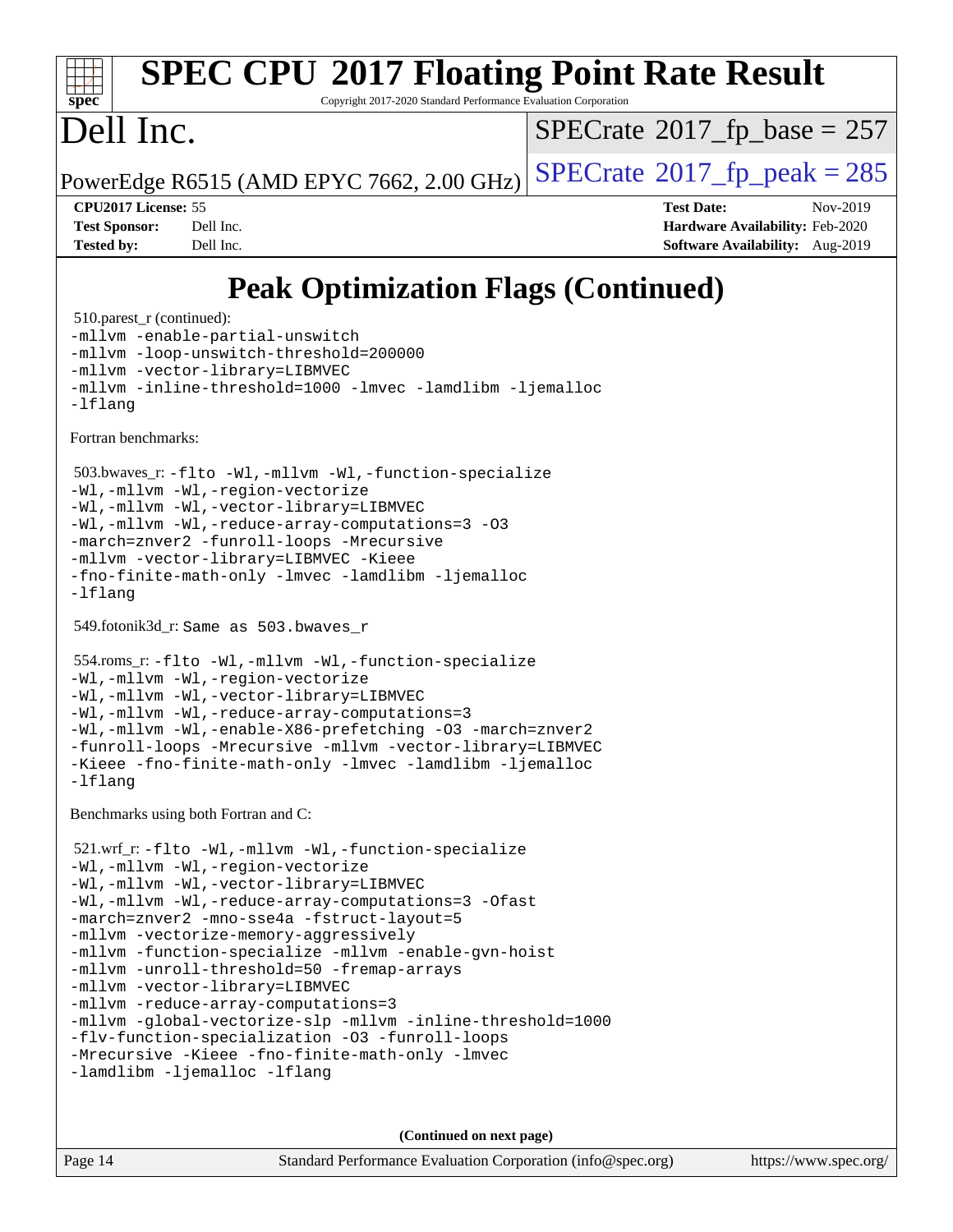#### **[spec](http://www.spec.org/) [SPEC CPU](http://www.spec.org/auto/cpu2017/Docs/result-fields.html#SPECCPU2017FloatingPointRateResult)[2017 Floating Point Rate Result](http://www.spec.org/auto/cpu2017/Docs/result-fields.html#SPECCPU2017FloatingPointRateResult)** Copyright 2017-2020 Standard Performance Evaluation Corporation Dell Inc. PowerEdge R6515 (AMD EPYC 7662, 2.00 GHz)  $\text{SPECrate}^{\circ}2017$  $\text{SPECrate}^{\circ}2017$  $\text{SPECrate}^{\circ}2017$  fp peak = 285  $SPECTate$ <sup>®</sup>[2017\\_fp\\_base =](http://www.spec.org/auto/cpu2017/Docs/result-fields.html#SPECrate2017fpbase) 257 **[CPU2017 License:](http://www.spec.org/auto/cpu2017/Docs/result-fields.html#CPU2017License)** 55 **[Test Date:](http://www.spec.org/auto/cpu2017/Docs/result-fields.html#TestDate)** Nov-2019 **[Test Sponsor:](http://www.spec.org/auto/cpu2017/Docs/result-fields.html#TestSponsor)** Dell Inc. **[Hardware Availability:](http://www.spec.org/auto/cpu2017/Docs/result-fields.html#HardwareAvailability)** Feb-2020 **[Tested by:](http://www.spec.org/auto/cpu2017/Docs/result-fields.html#Testedby)** Dell Inc. **[Software Availability:](http://www.spec.org/auto/cpu2017/Docs/result-fields.html#SoftwareAvailability)** Aug-2019 **[Peak Optimization Flags \(Continued\)](http://www.spec.org/auto/cpu2017/Docs/result-fields.html#PeakOptimizationFlags)** 527.cam4\_r: basepeak = yes [Benchmarks using both C and C++](http://www.spec.org/auto/cpu2017/Docs/result-fields.html#BenchmarksusingbothCandCXX): 511.povray\_r: [-std=c++98](http://www.spec.org/cpu2017/results/res2020q1/cpu2017-20200119-20549.flags.html#user_peakCXXLD511_povray_r_std-cpp) [-flto](http://www.spec.org/cpu2017/results/res2020q1/cpu2017-20200119-20549.flags.html#user_peakCOPTIMIZECXXOPTIMIZELDFLAGS511_povray_r_aocc-flto) [-Wl,-mllvm -Wl,-function-specialize](http://www.spec.org/cpu2017/results/res2020q1/cpu2017-20200119-20549.flags.html#user_peakLDFLAGS511_povray_r_F-function-specialize_7e7e661e57922243ee67c9a1251cb8910e607325179a0ce7f2884e09a6f5d4a5ef0ae4f37e8a2a11c95fc48e931f06dc2b6016f14b511fcb441e048bef1b065a) [-Wl,-mllvm -Wl,-region-vectorize](http://www.spec.org/cpu2017/results/res2020q1/cpu2017-20200119-20549.flags.html#user_peakLDFLAGS511_povray_r_F-region-vectorize_fb6c6b5aa293c88efc6c7c2b52b20755e943585b1fe8658c35afef78727fff56e1a56891413c30e36b8e2a6f9a71126986319243e80eb6110b78b288f533c52b) [-Wl,-mllvm -Wl,-vector-library=LIBMVEC](http://www.spec.org/cpu2017/results/res2020q1/cpu2017-20200119-20549.flags.html#user_peakLDFLAGS511_povray_r_F-use-vector-library_0a14b27fae317f283640384a31f7bfcc2bd4c1d0b5cfc618a3a430800c9b20217b00f61303eff223a3251b4f06ffbc9739dc5296db9d1fbb9ad24a3939d86d66) [-Wl,-mllvm -Wl,-reduce-array-computations=3](http://www.spec.org/cpu2017/results/res2020q1/cpu2017-20200119-20549.flags.html#user_peakLDFLAGS511_povray_r_F-reduce-array-computations_b882aefe7a5dda4e33149f6299762b9a720dace3e498e13756f4c04e5a19edf5315c1f3993de2e61ec41e8c206231f84e05da7040e1bb5d69ba27d10a12507e4) [-Wl,-mllvm -Wl,-x86-use-vzeroupper=false](http://www.spec.org/cpu2017/results/res2020q1/cpu2017-20200119-20549.flags.html#user_peakLDCXXFLAGS511_povray_r_F-no-vzeroupper_f792211b0552b0142c11cf651c85f88d7eca3e3e6d4ab29ab8b0b7be9c7d83df7aebb846b5dded1424ec84d39acb59d058815f97bc3ae9de4ba00ee4e2945c83) [-Ofast](http://www.spec.org/cpu2017/results/res2020q1/cpu2017-20200119-20549.flags.html#user_peakCOPTIMIZECXXOPTIMIZE511_povray_r_aocc-Ofast) [-march=znver2](http://www.spec.org/cpu2017/results/res2020q1/cpu2017-20200119-20549.flags.html#user_peakCOPTIMIZECXXOPTIMIZE511_povray_r_aocc-march_3e2e19cff2eeef60c5d90b059483627c9ea47eca6d66670dbd53f9185f6439e27eb5e104cf773e9e8ab18c8842ce63e461a3e948d0214bd567ef3ade411bf467) [-mno-sse4a](http://www.spec.org/cpu2017/results/res2020q1/cpu2017-20200119-20549.flags.html#user_peakCOPTIMIZE511_povray_r_F-mno-sse4a) [-fstruct-layout=5](http://www.spec.org/cpu2017/results/res2020q1/cpu2017-20200119-20549.flags.html#user_peakCOPTIMIZE511_povray_r_F-struct-layout_0de9d3561e9f54a54e0843cce081bd13a08ab3e9a82696f3346606c2e11360c37113781019b02fa128d9f650e68f1ffd209bab5c3a026c1ad23e4e7f60646b23) [-mllvm -vectorize-memory-aggressively](http://www.spec.org/cpu2017/results/res2020q1/cpu2017-20200119-20549.flags.html#user_peakCOPTIMIZE511_povray_r_F-vectorize-memory-aggressively_24b72a4417f50ade9e698c5b3bed87ab456cc6fc8ec6439480cb84f36ad6a3975af6e87206dea402e3871a1464ff3d60bc798e0250f330177ba629a260df1857) [-mllvm -function-specialize](http://www.spec.org/cpu2017/results/res2020q1/cpu2017-20200119-20549.flags.html#user_peakCOPTIMIZE511_povray_r_F-function-specialize_233b3bdba86027f1b094368157e481c5bc59f40286dc25bfadc1858dcd5745c24fd30d5f188710db7fea399bcc9f44a80b3ce3aacc70a8870250c3ae5e1f35b8) [-mllvm -enable-gvn-hoist](http://www.spec.org/cpu2017/results/res2020q1/cpu2017-20200119-20549.flags.html#user_peakCOPTIMIZE511_povray_r_F-enable-gvn-hoist_e5856354646dd6ca1333a0ad99b817e4cf8932b91b82809fd8fd47ceff7b22a89eba5c98fd3e3fa5200368fd772cec3dd56abc3c8f7b655a71b9f9848dddedd5) [-mllvm -unroll-threshold=50](http://www.spec.org/cpu2017/results/res2020q1/cpu2017-20200119-20549.flags.html#user_peakCOPTIMIZE511_povray_r_F-unroll-threshold_458874500b2c105d6d5cb4d7a611c40e2b16e9e3d26b355fea72d644c3673b4de4b3932662f0ed3dbec75c491a13da2d2ca81180bd779dc531083ef1e1e549dc) [-fremap-arrays](http://www.spec.org/cpu2017/results/res2020q1/cpu2017-20200119-20549.flags.html#user_peakCOPTIMIZE511_povray_r_F-fremap-arrays) [-mllvm -vector-library=LIBMVEC](http://www.spec.org/cpu2017/results/res2020q1/cpu2017-20200119-20549.flags.html#user_peakCOPTIMIZECXXOPTIMIZE511_povray_r_F-use-vector-library_e584e20b4f7ec96aa109254b65d8e01d864f3d68580371b9d93ed7c338191d4cfce20c3c864632264effc6bbe4c7c38153d02096a342ee92501c4a53204a7871) [-mllvm -reduce-array-computations=3](http://www.spec.org/cpu2017/results/res2020q1/cpu2017-20200119-20549.flags.html#user_peakCOPTIMIZE511_povray_r_F-reduce-array-computations_aceadb8604558b566e0e3a0d7a3c1533923dd1fa0889614e16288028922629a28d5695c24d3b3be4306b1e311c54317dfffe3a2e57fbcaabc737a1798de39145) [-mllvm -global-vectorize-slp](http://www.spec.org/cpu2017/results/res2020q1/cpu2017-20200119-20549.flags.html#user_peakCOPTIMIZE511_povray_r_F-global-vectorize-slp_a3935e8627af4ced727033b1ffd4db27f4d541a363d28d82bf4c2925fb3a0fd4115d6e42d13a2829f9e024d6608eb67a85cb49770f2da5c5ac8dbc737afad603) [-mllvm -inline-threshold=1000](http://www.spec.org/cpu2017/results/res2020q1/cpu2017-20200119-20549.flags.html#user_peakCOPTIMIZECXXOPTIMIZE511_povray_r_dragonegg-llvm-inline-threshold_b7832241b0a6397e4ecdbaf0eb7defdc10f885c2a282fa3240fdc99844d543fda39cf8a4a9dccf68cf19b5438ac3b455264f478df15da0f4988afa40d8243bab) [-flv-function-specialization](http://www.spec.org/cpu2017/results/res2020q1/cpu2017-20200119-20549.flags.html#user_peakCOPTIMIZECXXOPTIMIZE511_povray_r_F-flv-function-specialization) [-mllvm -unroll-threshold=100](http://www.spec.org/cpu2017/results/res2020q1/cpu2017-20200119-20549.flags.html#user_peakCXXOPTIMIZE511_povray_r_F-unroll-threshold_2755d0c78138845d361fa1543e3a063fffa198df9b3edf0cfb856bbc88a81e1769b12ac7a550c5d35197be55360db1a3f95a8d1304df999456cabf5120c45168) [-mllvm -enable-partial-unswitch](http://www.spec.org/cpu2017/results/res2020q1/cpu2017-20200119-20549.flags.html#user_peakCXXOPTIMIZE511_povray_r_F-enable-partial-unswitch_6e1c33f981d77963b1eaf834973128a7f33ce3f8e27f54689656697a35e89dcc875281e0e6283d043e32f367dcb605ba0e307a92e830f7e326789fa6c61b35d3) [-mllvm -loop-unswitch-threshold=200000](http://www.spec.org/cpu2017/results/res2020q1/cpu2017-20200119-20549.flags.html#user_peakCXXOPTIMIZE511_povray_r_F-loop-unswitch-threshold_f9a82ae3270e55b5fbf79d0d96ee93606b73edbbe527d20b18b7bff1a3a146ad50cfc7454c5297978340ae9213029016a7d16221274d672d3f7f42ed25274e1d) [-lmvec](http://www.spec.org/cpu2017/results/res2020q1/cpu2017-20200119-20549.flags.html#user_peakEXTRA_LIBS511_povray_r_F-lmvec) [-lamdlibm](http://www.spec.org/cpu2017/results/res2020q1/cpu2017-20200119-20549.flags.html#user_peakEXTRA_LIBS511_povray_r_F-lamdlibm) [-ljemalloc](http://www.spec.org/cpu2017/results/res2020q1/cpu2017-20200119-20549.flags.html#user_peakEXTRA_LIBS511_povray_r_jemalloc-lib) [-lflang](http://www.spec.org/cpu2017/results/res2020q1/cpu2017-20200119-20549.flags.html#user_peakEXTRA_LIBS511_povray_r_F-lflang) 526.blender\_r: [-std=c++98](http://www.spec.org/cpu2017/results/res2020q1/cpu2017-20200119-20549.flags.html#user_peakCXXLD526_blender_r_std-cpp) [-flto](http://www.spec.org/cpu2017/results/res2020q1/cpu2017-20200119-20549.flags.html#user_peakCOPTIMIZECXXOPTIMIZELDFLAGS526_blender_r_aocc-flto) [-Wl,-mllvm -Wl,-function-specialize](http://www.spec.org/cpu2017/results/res2020q1/cpu2017-20200119-20549.flags.html#user_peakLDFLAGS526_blender_r_F-function-specialize_7e7e661e57922243ee67c9a1251cb8910e607325179a0ce7f2884e09a6f5d4a5ef0ae4f37e8a2a11c95fc48e931f06dc2b6016f14b511fcb441e048bef1b065a) [-Wl,-mllvm -Wl,-region-vectorize](http://www.spec.org/cpu2017/results/res2020q1/cpu2017-20200119-20549.flags.html#user_peakLDFLAGS526_blender_r_F-region-vectorize_fb6c6b5aa293c88efc6c7c2b52b20755e943585b1fe8658c35afef78727fff56e1a56891413c30e36b8e2a6f9a71126986319243e80eb6110b78b288f533c52b) [-Wl,-mllvm -Wl,-vector-library=LIBMVEC](http://www.spec.org/cpu2017/results/res2020q1/cpu2017-20200119-20549.flags.html#user_peakLDFLAGS526_blender_r_F-use-vector-library_0a14b27fae317f283640384a31f7bfcc2bd4c1d0b5cfc618a3a430800c9b20217b00f61303eff223a3251b4f06ffbc9739dc5296db9d1fbb9ad24a3939d86d66) [-Wl,-mllvm -Wl,-reduce-array-computations=3](http://www.spec.org/cpu2017/results/res2020q1/cpu2017-20200119-20549.flags.html#user_peakLDFLAGS526_blender_r_F-reduce-array-computations_b882aefe7a5dda4e33149f6299762b9a720dace3e498e13756f4c04e5a19edf5315c1f3993de2e61ec41e8c206231f84e05da7040e1bb5d69ba27d10a12507e4) [-Ofast](http://www.spec.org/cpu2017/results/res2020q1/cpu2017-20200119-20549.flags.html#user_peakCOPTIMIZECXXOPTIMIZE526_blender_r_aocc-Ofast) [-march=znver2](http://www.spec.org/cpu2017/results/res2020q1/cpu2017-20200119-20549.flags.html#user_peakCOPTIMIZECXXOPTIMIZE526_blender_r_aocc-march_3e2e19cff2eeef60c5d90b059483627c9ea47eca6d66670dbd53f9185f6439e27eb5e104cf773e9e8ab18c8842ce63e461a3e948d0214bd567ef3ade411bf467) [-mno-sse4a](http://www.spec.org/cpu2017/results/res2020q1/cpu2017-20200119-20549.flags.html#user_peakCOPTIMIZE526_blender_r_F-mno-sse4a) [-fstruct-layout=5](http://www.spec.org/cpu2017/results/res2020q1/cpu2017-20200119-20549.flags.html#user_peakCOPTIMIZE526_blender_r_F-struct-layout_0de9d3561e9f54a54e0843cce081bd13a08ab3e9a82696f3346606c2e11360c37113781019b02fa128d9f650e68f1ffd209bab5c3a026c1ad23e4e7f60646b23) [-mllvm -vectorize-memory-aggressively](http://www.spec.org/cpu2017/results/res2020q1/cpu2017-20200119-20549.flags.html#user_peakCOPTIMIZE526_blender_r_F-vectorize-memory-aggressively_24b72a4417f50ade9e698c5b3bed87ab456cc6fc8ec6439480cb84f36ad6a3975af6e87206dea402e3871a1464ff3d60bc798e0250f330177ba629a260df1857) [-mllvm -function-specialize](http://www.spec.org/cpu2017/results/res2020q1/cpu2017-20200119-20549.flags.html#user_peakCOPTIMIZE526_blender_r_F-function-specialize_233b3bdba86027f1b094368157e481c5bc59f40286dc25bfadc1858dcd5745c24fd30d5f188710db7fea399bcc9f44a80b3ce3aacc70a8870250c3ae5e1f35b8) [-mllvm -enable-gvn-hoist](http://www.spec.org/cpu2017/results/res2020q1/cpu2017-20200119-20549.flags.html#user_peakCOPTIMIZE526_blender_r_F-enable-gvn-hoist_e5856354646dd6ca1333a0ad99b817e4cf8932b91b82809fd8fd47ceff7b22a89eba5c98fd3e3fa5200368fd772cec3dd56abc3c8f7b655a71b9f9848dddedd5) [-mllvm -unroll-threshold=50](http://www.spec.org/cpu2017/results/res2020q1/cpu2017-20200119-20549.flags.html#user_peakCOPTIMIZE526_blender_r_F-unroll-threshold_458874500b2c105d6d5cb4d7a611c40e2b16e9e3d26b355fea72d644c3673b4de4b3932662f0ed3dbec75c491a13da2d2ca81180bd779dc531083ef1e1e549dc) [-fremap-arrays](http://www.spec.org/cpu2017/results/res2020q1/cpu2017-20200119-20549.flags.html#user_peakCOPTIMIZE526_blender_r_F-fremap-arrays) [-mllvm -vector-library=LIBMVEC](http://www.spec.org/cpu2017/results/res2020q1/cpu2017-20200119-20549.flags.html#user_peakCOPTIMIZECXXOPTIMIZE526_blender_r_F-use-vector-library_e584e20b4f7ec96aa109254b65d8e01d864f3d68580371b9d93ed7c338191d4cfce20c3c864632264effc6bbe4c7c38153d02096a342ee92501c4a53204a7871) [-mllvm -reduce-array-computations=3](http://www.spec.org/cpu2017/results/res2020q1/cpu2017-20200119-20549.flags.html#user_peakCOPTIMIZE526_blender_r_F-reduce-array-computations_aceadb8604558b566e0e3a0d7a3c1533923dd1fa0889614e16288028922629a28d5695c24d3b3be4306b1e311c54317dfffe3a2e57fbcaabc737a1798de39145) [-mllvm -global-vectorize-slp](http://www.spec.org/cpu2017/results/res2020q1/cpu2017-20200119-20549.flags.html#user_peakCOPTIMIZE526_blender_r_F-global-vectorize-slp_a3935e8627af4ced727033b1ffd4db27f4d541a363d28d82bf4c2925fb3a0fd4115d6e42d13a2829f9e024d6608eb67a85cb49770f2da5c5ac8dbc737afad603) [-mllvm -inline-threshold=1000](http://www.spec.org/cpu2017/results/res2020q1/cpu2017-20200119-20549.flags.html#user_peakCOPTIMIZECXXOPTIMIZE526_blender_r_dragonegg-llvm-inline-threshold_b7832241b0a6397e4ecdbaf0eb7defdc10f885c2a282fa3240fdc99844d543fda39cf8a4a9dccf68cf19b5438ac3b455264f478df15da0f4988afa40d8243bab) [-flv-function-specialization](http://www.spec.org/cpu2017/results/res2020q1/cpu2017-20200119-20549.flags.html#user_peakCOPTIMIZECXXOPTIMIZE526_blender_r_F-flv-function-specialization) [-mllvm -unroll-threshold=100](http://www.spec.org/cpu2017/results/res2020q1/cpu2017-20200119-20549.flags.html#user_peakCXXOPTIMIZE526_blender_r_F-unroll-threshold_2755d0c78138845d361fa1543e3a063fffa198df9b3edf0cfb856bbc88a81e1769b12ac7a550c5d35197be55360db1a3f95a8d1304df999456cabf5120c45168) [-mllvm -enable-partial-unswitch](http://www.spec.org/cpu2017/results/res2020q1/cpu2017-20200119-20549.flags.html#user_peakCXXOPTIMIZE526_blender_r_F-enable-partial-unswitch_6e1c33f981d77963b1eaf834973128a7f33ce3f8e27f54689656697a35e89dcc875281e0e6283d043e32f367dcb605ba0e307a92e830f7e326789fa6c61b35d3) [-mllvm -loop-unswitch-threshold=200000](http://www.spec.org/cpu2017/results/res2020q1/cpu2017-20200119-20549.flags.html#user_peakCXXOPTIMIZE526_blender_r_F-loop-unswitch-threshold_f9a82ae3270e55b5fbf79d0d96ee93606b73edbbe527d20b18b7bff1a3a146ad50cfc7454c5297978340ae9213029016a7d16221274d672d3f7f42ed25274e1d) [-lmvec](http://www.spec.org/cpu2017/results/res2020q1/cpu2017-20200119-20549.flags.html#user_peakEXTRA_LIBS526_blender_r_F-lmvec) [-lamdlibm](http://www.spec.org/cpu2017/results/res2020q1/cpu2017-20200119-20549.flags.html#user_peakEXTRA_LIBS526_blender_r_F-lamdlibm) [-ljemalloc](http://www.spec.org/cpu2017/results/res2020q1/cpu2017-20200119-20549.flags.html#user_peakEXTRA_LIBS526_blender_r_jemalloc-lib) [-lflang](http://www.spec.org/cpu2017/results/res2020q1/cpu2017-20200119-20549.flags.html#user_peakEXTRA_LIBS526_blender_r_F-lflang) [Benchmarks using Fortran, C, and C++:](http://www.spec.org/auto/cpu2017/Docs/result-fields.html#BenchmarksusingFortranCandCXX) 507.cactuBSSN\_r: basepeak = yes [The flags files that were used to format this result can be browsed at](tmsearch) <http://www.spec.org/cpu2017/flags/aocc200-flags-B1-speed-Dell.html> <http://www.spec.org/cpu2017/flags/Dell-Platform-Flags-PowerEdge-revE8.html>